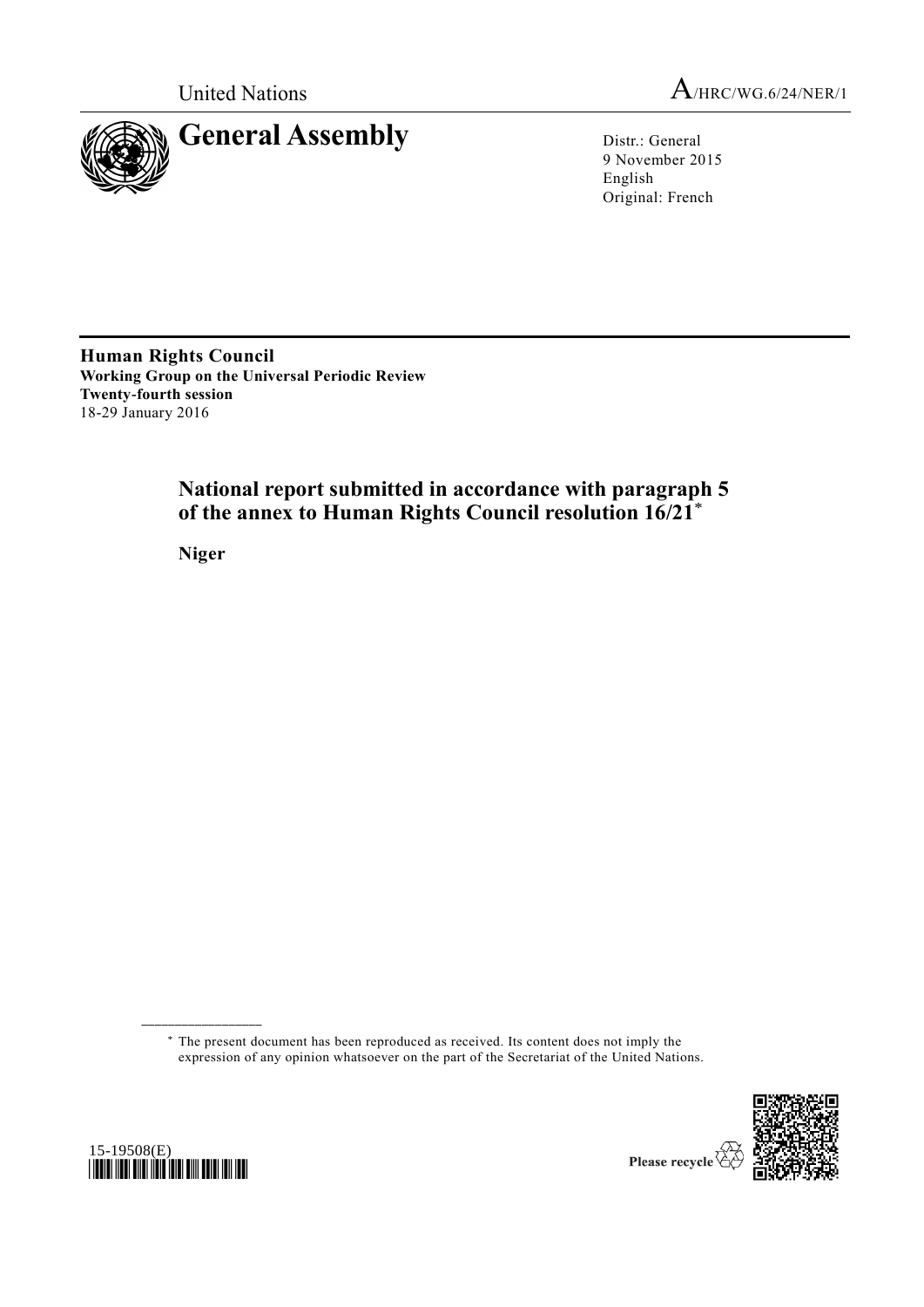# Table of contents

|       |                                                                                                                                                                      | Page           |
|-------|----------------------------------------------------------------------------------------------------------------------------------------------------------------------|----------------|
|       |                                                                                                                                                                      | 3              |
|       |                                                                                                                                                                      | $\overline{4}$ |
| I.    |                                                                                                                                                                      | $\overline{4}$ |
| II.   | Developments in the regulatory and institutional framework for human rights protection                                                                               | 5              |
|       |                                                                                                                                                                      | 5              |
| III.  | National institutions for the promotion and protection of human rights                                                                                               | 7              |
| IV.   | Promotion and protection of human rights on the ground and compliance with international                                                                             | 8              |
| V.    |                                                                                                                                                                      | 10             |
| VI.   | Follow-up to and implementation of recommendations and commitments made in the first                                                                                 | 11             |
|       |                                                                                                                                                                      | 12             |
| VII.  | Contribution of the international and regional community to the follow-up to and<br>implementation of recommendations and commitments made in the first cycle of the | 27             |
| VIII. |                                                                                                                                                                      | 27             |
| IX.   |                                                                                                                                                                      | 28             |
| X.    |                                                                                                                                                                      | 28             |
| XI.   |                                                                                                                                                                      | 28             |
| XII.  |                                                                                                                                                                      | 29             |
|       |                                                                                                                                                                      | 29             |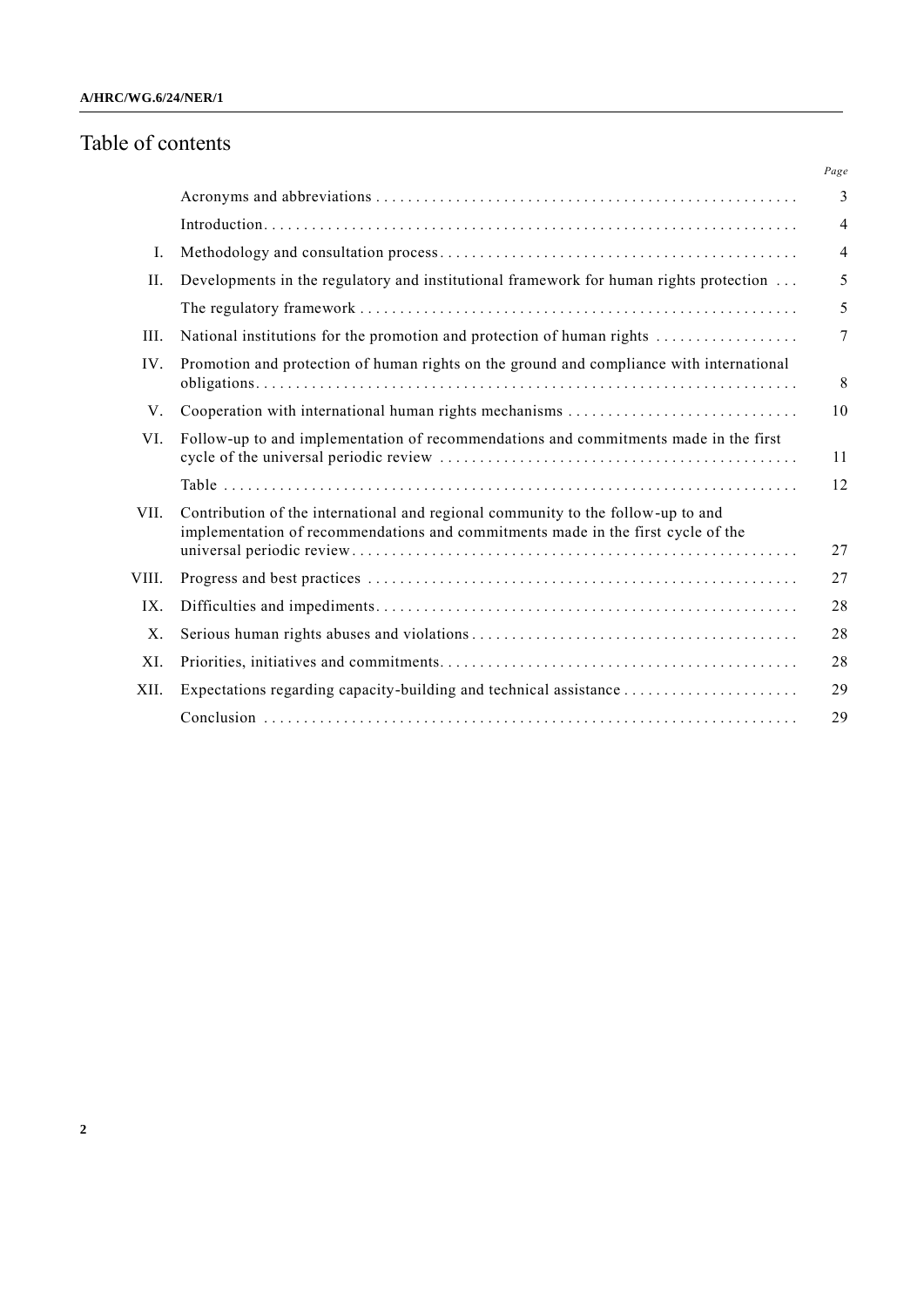# **Acronyms and abbreviations**

| <b>ANLTP</b>            | National Agency for Combating Trafficking in Persons                                                   |
|-------------------------|--------------------------------------------------------------------------------------------------------|
| <b>CNCLTP</b>           | National Commission to Coordinate the Fight against<br>Trafficking in Persons                          |
| <b>CNDH</b>             | National Human Rights Commission                                                                       |
| CSC                     | Higher Council for Communication                                                                       |
| <b>FDS</b>              | Defence and Security Forces                                                                            |
| <b>FGM</b>              | Female genital mutilation                                                                              |
| <b>HALCIA</b>           | High Authority to Combat Corruption and Related Offences                                               |
| $\mathbf{H} \mathbf{O}$ | International Labour Organization                                                                      |
| <b>IMC</b>              | Inter-ministerial Committee for drafting reports to treaty<br>bodies and the universal periodic review |
| <b>MAE/C/IA/NE</b>      | Ministry of Foreign Affairs, Cooperation, African Integration<br>and Nationals of the Niger Abroad     |
| <b>MC/RI</b>            | Ministry for Communications and Relations with Institutions                                            |
| ME/F                    | Ministry of the Economy and Finance                                                                    |
| <b>ME/T/SS</b>          | Ministry of Employment, Labour and Social Security                                                     |
| <b>MEP/A/PLN/EC</b>     | Ministry for Primary Education, Literacy, Promotion of<br>National Languages and Civic Education       |
| <b>MFP/RA</b>           | Ministry of the Civil Service and Administrative Reforms                                               |
| MI/SP/D/ACR             | Ministry of Internal Affairs, Public Safety, Decentralization<br>and Customary and Religious Affairs   |
| <b>MP/PF/PE</b>         | Ministry of Population, Advancement of Women and<br>Protection for Children                            |
| <b>OHCHR</b>            | Office of the High Commissioner for Human Rights                                                       |
| <b>OIF</b>              | International Organization of la Francophonie                                                          |
| <b>PDES</b>             | Economic and Social Development Plan                                                                   |
| <b>UNDP</b>             | United Nations Development Programme                                                                   |
|                         |                                                                                                        |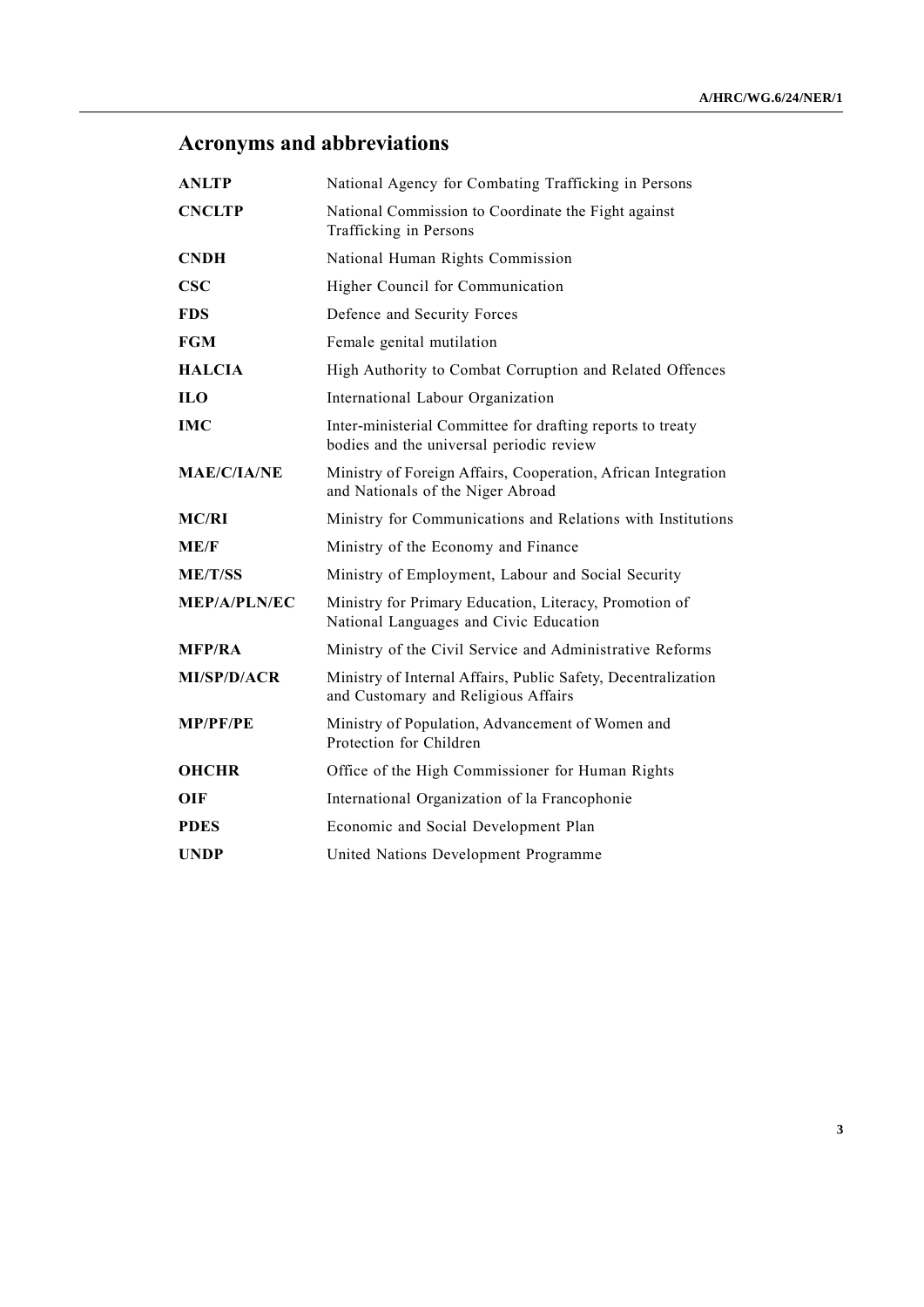### **Introduction**

1. The Republic of the Niger submits to the Human Rights Council its national report for the second cycle of the universal periodic review, pursuant to United Nations General Assembly resolution 60/251, to Human Rights Council resolutions 5/1 and 16/21, and to Human Rights Council decision 17/119.

2. It should be noted that during the previous cycle, the Niger received 112 recommendations, of which 110 were accepted and 2 rejected. Since the consideration of its report, the Niger has continued its efforts to improve the human rights situation on the ground. Indeed, with the support of its technical and financial partners, the Niger drew up a 2012-2015 Action Plan for implementing recommendations and voluntary commitments resulting from the universal periodic review, in order to honour the commitments made during the first cycle. The implementation of this action plan was evaluated in a 2014 midterm report which took stock of the progress achieved in the implementation of the accepted recommendations.

3. Overall, the majority of recommendations have been acted upon, particularly those related to the ratification of legal instruments, the justice system, the rule of law, the fight against trafficking in persons, slavery, the rights to food, education and health, and the rights of children. Progress has been achieved in the form of several legislative, institutional, economic and other measures. However, other areas, such as women's rights and third generation rights, continue to experience difficulties either because of insufficient financial resources to ensure effective implementation or on account of sociocultural inertia.

4. The present report describes the status of the implementation of recommendations and commitments made during the universal periodic review. It is divided into 11 parts. The first part describes the methodology adopted. The second provides general information on developments in the legal and institutional framework for human rights protection since the first cycle of the universal periodic review. The third part evaluates the promotion and protection of human rights on the ground, as well as compliance with international obligations. The fourth discusses cooperation with international human rights mechanisms. The report then provides a table of information on the follow-up to and implementation of recommendations. The sixth, seventh, eighth and ninth parts discuss, respectively, the contribution of the international and regional community to the follow-up to and implementation of recommendations and commitments made during the universal periodic review, progress and best practices, difficulties and impediments, and serious human rights abuses and violations. The report then defines the country's priorities, initiatives and commitments with respect to human rights. Finally, the report states the country's expectations regarding capacity-building and technical assistance.

#### **I. Methodology and consultation process**

5. The present report was drawn up by the Interministerial Committee responsible for drafting the country's reports to treaty bodies and the universal periodic review (IMC), which was created in 2010 and is composed of 25 members representing 10 technical ministries.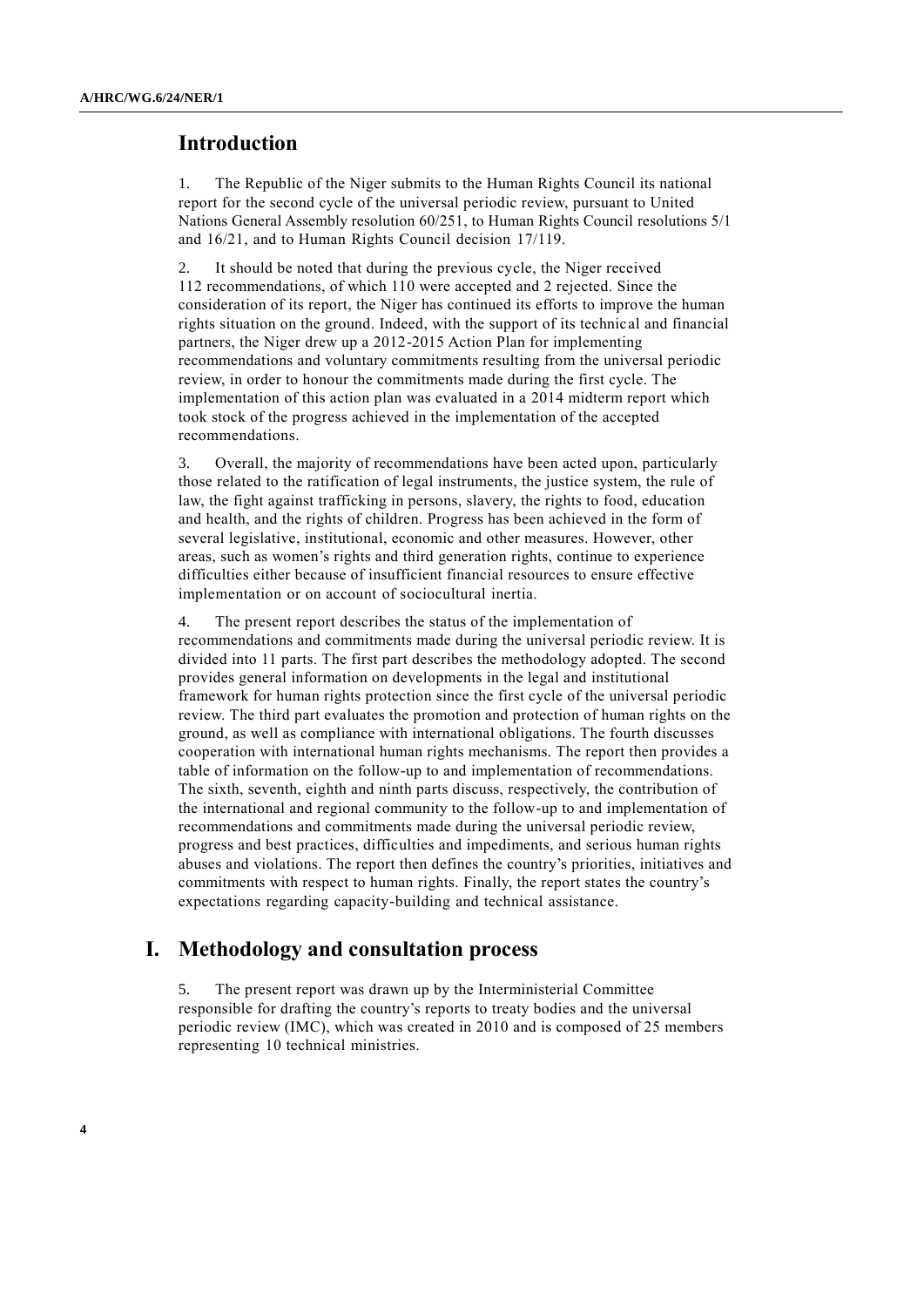6. For the drafting of this report, the IMC adopted a participatory and inclusive approach that proceeded in several stages, namely: meetings for setting objectives, the formulation of a timetable and the allocation of tasks, technical discussions with representatives of the International Organization of la Francophonie (OIF), the United Nations Development Programme (UNDP), the Office of the High Commissioner for Human Rights (OHCHR) and the Danish Institute for Human Rights. The National Human Rights Commission (CNDH), trade unions, and civil society organizations were first consulted at the drafting stage. They then took part, together with all the stakeholders, in the national workshop to validate the report, on 10 and 11 September 2015. The report was transmitted to the government on 13 October 2015 for adoption and transmission to the Human Rights Council.

## **II. Developments in the regulatory and institutional framework for human rights protection**

#### **The regulatory framework**

7. Since the first cycle of the universal periodic review, Niger has made significant advances in the ratification of human rights instruments and has strengthened its national regulatory framework.

#### **1. Ratification of international instruments**

8. Between 2011 and 2015, Niger ratified several international instruments, as mentioned in section III.A.1, 2, 3, and 4 of the table showing the status of the implementation of recommendations.

#### **2. National regulatory framework**

- 9. Several legislative provisions have been adopted, including the following:
	- the Order of 16 December 2010 on combating trafficking in persons;
	- the Act of 8 August 2011 establishing an Office of the Ombudsman, modified and supplemented by Act No. 2013-30 of 17 June 2013;
	- the Act of 7 December 2011 establishing the functions, composition, organization and operation of the Economic, Social and Cultural Council;
	- the Act of 14 December 2011 establishing the rules applicable to legal and judicial assistance and creating a public administrative institution named the National Agency for Legal and Judicial Assistance;
	- the Act of 14 December 2011 establishing the regulations of the High Court of Justice as well as the procedure to be followed before it;
	- the Law of 26 March 2012 establishing the functions, composition, organization and operation of the Court of Audit;
	- the Act of 2 May 2012 establishing a public social-welfare institution named the National Monitoring Service for Employment and Vocational Training;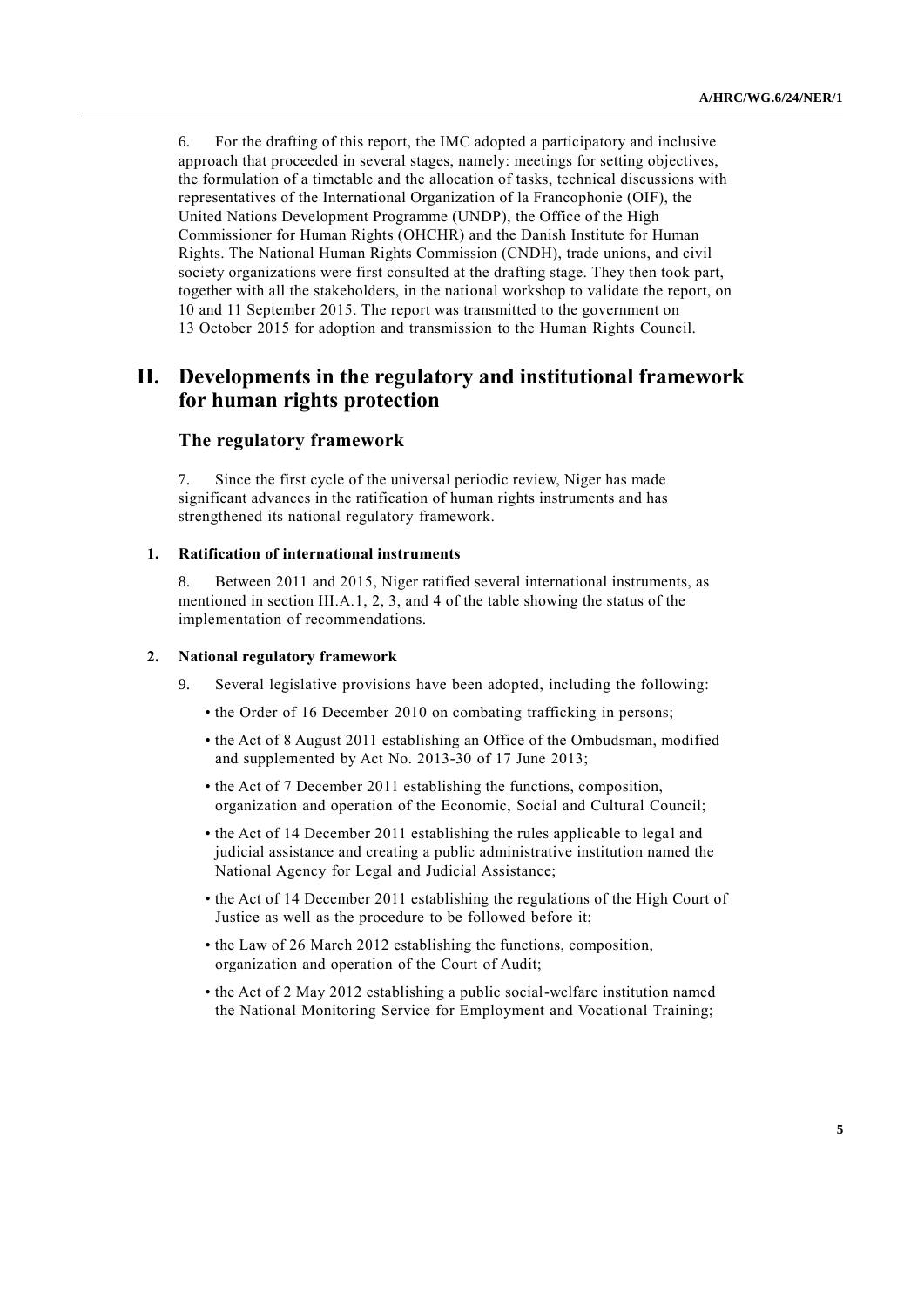- the Act of 19 June 2012 establishing the organization and operation of the Constitutional Court as well as the procedure to be followed before it;
- the Act of 24 August 2012 establishing the composition, organization, functions and operation of the National Human Rights Commission (CNDH);
- the Act of 25 September 2012 on the Labour Code of the Republic of the Niger;
- the Act of 31 December 2012 establishing a public social-welfare institution named the Independent Pension Fund of the Niger;
- the Act of 23 January 2013 establishing the composition, organization, functions and operation of the Council of State;
- the Act of 23 January 2013 establishing the composition, organization, functions and operation of the Court of Cassation;
- the Organic Law of 22 July 2004 establishing the organization and jurisdiction of courts in the Republic of the Niger, modified and supplemented by Act No. 2013-29 of 12 June 2013;
- the Act of 5 November 2014 on the Nationality Code of the Republic of the Niger;
- the Act of 20 November 2014 on juvenile courts;
- the Act of 26 May 2015 on migrant smuggling;
- the Decree of 9 December 2010 establishing the procedures for awarding academic scholarships;
- the Decree of 16 September 2011 adopting the National Social Welfare Policy;
- the Decree of 13 December 2012 establishing the by-laws of the National Agency for Legal and Judicial Assistance;
- the Decree of 21 March 2012 establishing the organization, composition and operation of the National Commission to Coordinate the Fight against Trafficking in Persons (CNCLTP);
- the Decree of 21 March 2012 establishing the organization, composition and operation of the National Agency for Combating Trafficking in Persons (ANLTP);
- the Decree of 17 August 2012 setting minimum wages by occupational category for workers governed by the Inter-occupational Collective Agreement;
- the Decree of 17 August 2012 setting the new hourly rate for the General Minimum Wage;
- the Decree of 1 August 2012 adopting the 2012-2015 Economic and Social Development Plan (PDES);
- the Decree of 5 July 2013 adopting the Niger National Policy for the Integrated Development of Young Children, as well as its action plan. This policy covers children aged 0 to 8 years;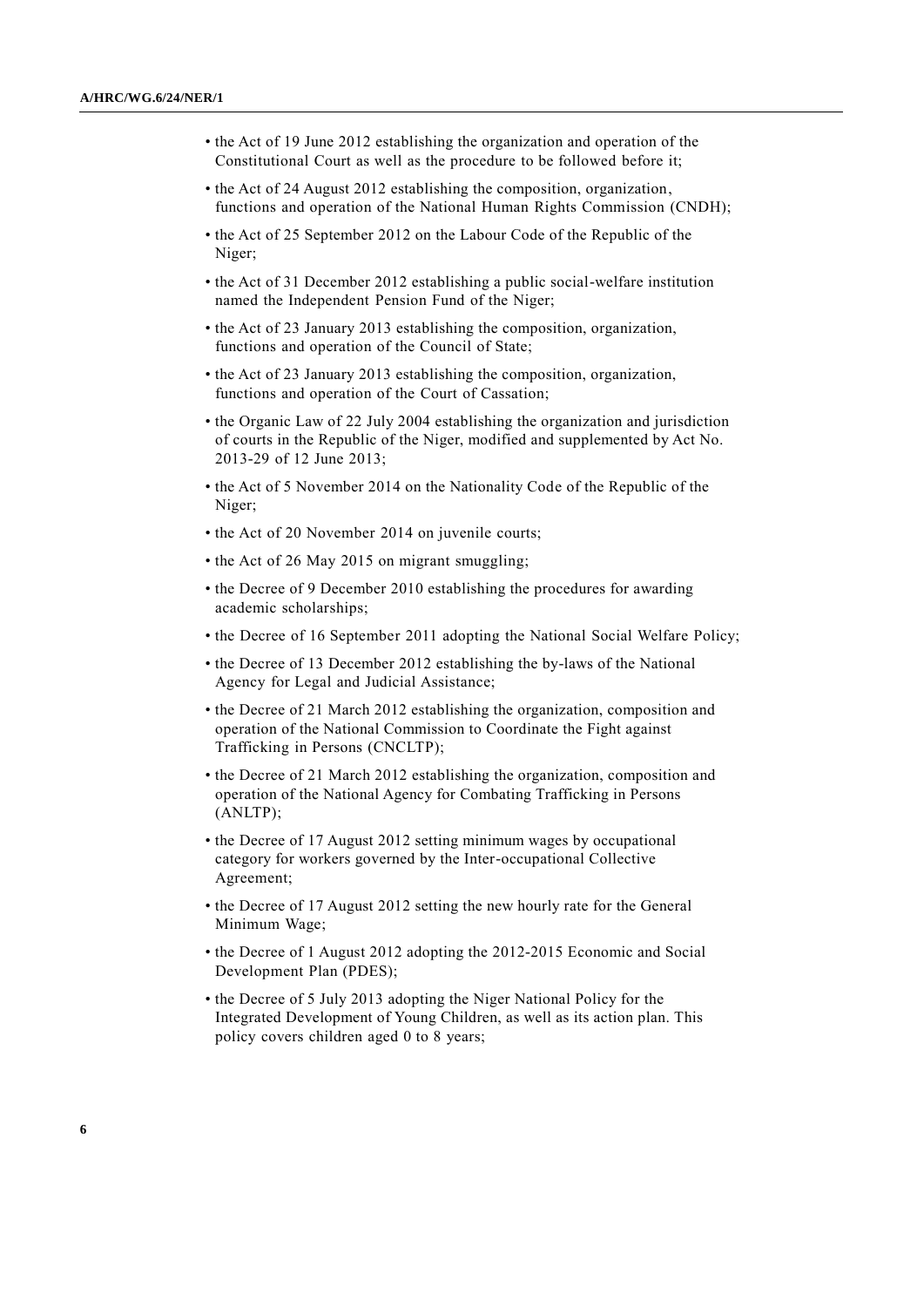- the Decree of 23 August 2013 adopting the Framework Document for Child Protection in Niger, as well as its action plan;
- the Decree of 4 January 2013 establishing the operating procedures of joint commissions responsible for conciliating disputes between arable and livestock farmers;
- the Decree of 23 January 2013 establishing the practical modalities for carrying out the national survey of pastoral lands and resources;
- the Decree of 3 January 2014 establishing the criteria and procedures for providing proof of indigence, in order to qualify for legal aid;
- the Decree of 17 February 2014 establishing the functions, organization and operation of the High Authority for Peace Consolidation;
- the Decree of 25 June 2015 adopting the action plan for the implementation of the national policy on the justice system and human rights.

## **III. National institutions for the promotion and protection of human rights**

10. Constitutional Court: created in 2012, this court has jurisdiction over constitutional and electoral matters.

11. Court of Cassation: created in 2013, this is the highest court of the Niger for judicial matters.

12. Council of State: created in 2013, this is the highest court for administrative matters. It rules on abuses of authority by administrative authorities at first and last instances, as well as on applications for interpretation and assessment of the legality of administrative actions.

13. High Court of Justice: created in 2011, this court has jurisdiction to try the President of the Republic for high treason committed in the exercise of his or her duties. It also has jurisdiction to try members of the government for crimes or offences committed in the exercise or the course of their duties.

14. Court of Audit: created in 2012, this is the highest court responsible for the supervision of public finances. It exercises jurisdictional power, and supervisory and consultative competence.

15. National Human Rights Commission (CNDH): created in 2012, this is an independent administrative authority that ensures the promotion and effectiveness of rights and liberties enshrined in the Constitution.

16. Higher Council for Communication (CSC): created in 2012, this is an independent administrative authority that protects and guarantees the freedom and independence of audiovisual media and the written and electronic press, in accordance with the law.

17. Office of the Ombudsman: created in August 2011, this is an independent authority that receives, under the conditions established by law, claims relating to the functioning of State agencies, local governments, public institutions and any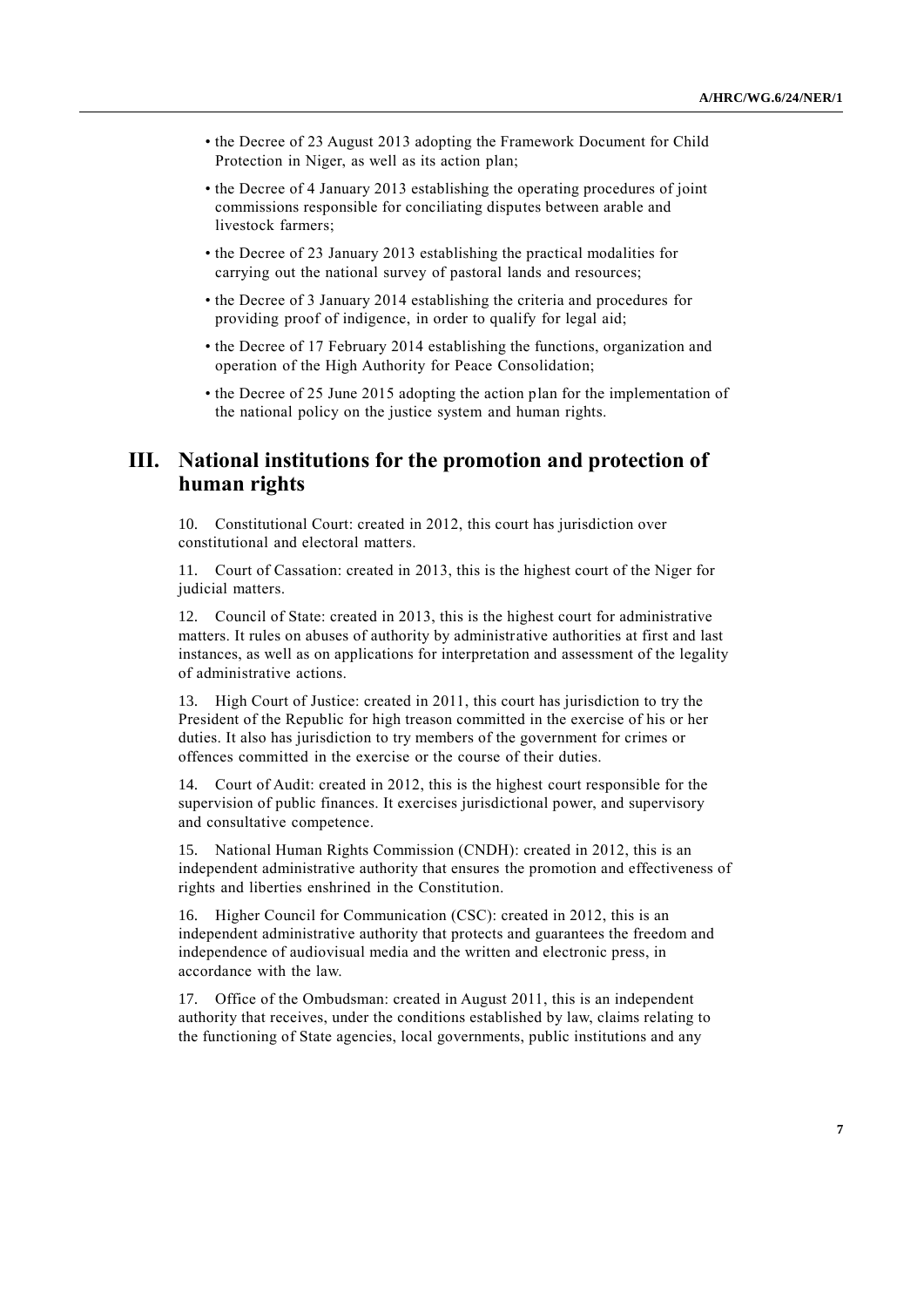other public-service body, in their interaction with citizens. This law was modified and supplemented in 2013.

18. Economic, Social and Cultural Council: created in 2011, this council assists the President and the National Assembly in economic, social and cultural matters. It gives its opinion on government and private members' bills of an economic, social and cultural, but not financial, nature.

19. National Commission to Coordinate the Fight against Trafficking in Persons (CNCLTP): created in 2012, this is the entity responsible for driving, designing, and developing policies and programmes aimed at preventing trafficking in persons.

20. National Agency for Combating Trafficking in Persons (ANLTP): created in 2012, this is the operational structure responsible for executing and implementing national policies and strategies adopted by the CNCLTP, as well as for implementing the associated action plan.

21. National Agency for Legal and Judicial Assistance (ANAJJ): created in 2011, this organization is responsible for making legal and judicial assistance available to certain categories of vulnerable persons and to those who lack the financial means to bear the costs of a trial.

22. High Authority for Peace Consolidation: created in 2011, this organization is responsible for "cultivating a spirit of peace and dialogue between the country's various communities and maintaining a spirit of mutual trust, tolerance and respect, out of a shared desire to live together".

23. Office of the High Commissioner for the 3N Initiative, *Les Nigériens Nourrissent les Nigériens* (lit. people of the Niger feeding people of the Niger): created in 2012, this entity is responsible for helping the Niger make a qualitative leap in investments in rural development as well as in the related sectors of agribusiness and the trade in local agro-sylvo-pastoral products.

24. High Authority to Combat Corruption and Related Offences (HALCIA): created in 2011, this entity is responsible for the following tasks: monitoring and evaluating the Government Anti-Corruption Programme; registering, centralizing and acting on any complaints filed with it regarding any practice, deed or act of corruption or related offences; conducting any studies or investigations, and proposing any legal, administrative or practical measures that are liable to help prevent and curb corruption; identifying the causes of corruption and proposing to the competent authorities any measures liable to eliminate corruption in all public and semi-public institutions; and accomplishing any other task conferred upon it by the President.

### **IV. Promotion and protection of human rights on the ground and compliance with international obligations**

25. Civil and political rights have undergone remarkable developments since 2011. Indeed, as part of efforts to improve access to justice, the Niger held the General Conference on Justice in 2012, which led to the formulation of a National Policy on Justice and Human Rights, as well as a Ten-year Action Plan for the period 2016- 2025.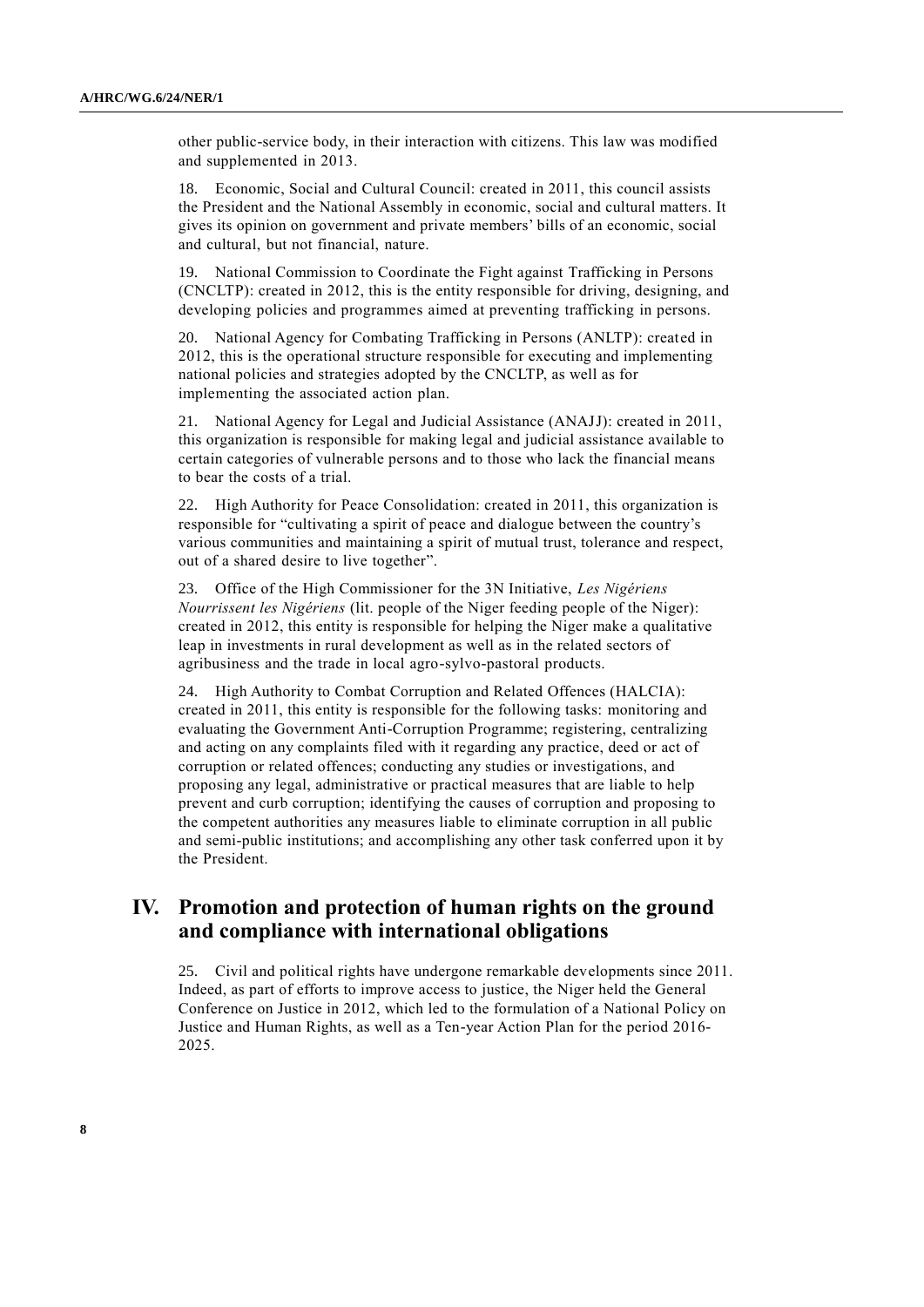26. Moreover, the Niger has made significant progress in the promotion and protection of freedom of the press, particularly with the President's signing of the Declaration of Table Mountain, which seeks to abolish the imprisonment of journalists for performing their professional duties. Likewise, in order to enhance the capacities of privately-owned media, the government has increased the budget of the press support fund, which is distributed annually among the different media based on previously defined criteria under the supervision of the CSC. Thanks to these various measures, the Niger was ranked 29th out of 179 countries in the 2011 World Press Freedom Index published by Reporters Without Borders.

27. Efforts have also been made to combat slavery and trafficking in persons. For example, in addition to enshrining the abolition of slavery in the Constitution (article 14), the Niger has authorized state-approved charities that are statutorily involved in the fight against slavery to file applications with the courts to obtain redress for acts of slavery. Likewise, the government has established the CNCLTP and the ANLTP in order to strengthen efforts to combat slavery and trafficking in persons. The Special Rapporteur on contemporary forms of slavery, including their causes and consequences, commended the Niger for its efforts in this area in her 2014 mission report.

28. Regarding freedom of association, political parties, groups of political parties, trade unions, non-governmental organizations and other associations or groups of associations may be set up and conduct their activities freely, in accordance with existing laws and regulations.

29. The right to security is guaranteed through the deployment of the Defence and Security Forces (FDS) and the creation of special units in order to address challenges related to the immense size of the country's territory and the porous nature of its borders. In order to better contain the terrorist threat, the Niger has established a counter-terrorism institutional framework, composed mainly of a National Security Council, a counter-terrorist judicial unit and a central counterterrorism office. Despite all of these measures, as of 6 February 2015, the Niger has become the direct target of Boko Haram, whose attacks have caused major losses of human life.

30. Regarding the death penalty, it should be noted that the Niger is a de facto abolitionist country, as its death sentences are commuted to life sentences. The last execution took place in 1976. Moreover, since 2010, the government has initiated various actions aimed at abolishing the death penalty. These actions will be discussed in the responses to recommendations Nos. 78.21–78.28.

31. Progress has been made in the area of economic, social and cultural rights, particularly in regard to healthcare, education, employment and nutrition.

32. Regarding the right to education, the government has implemented public policies aimed at eliminating or reducing primary school fees. These policies include free textbooks for basic cycles one and two, the creation of cafeterias for nomadic schools, and the formulation of a strategic plan on school meals in order to encourage the most impoverished parents to enrol their children in school and to ensure that they remain enrolled. The details will be provided in the responses to recommendations Nos. 76.71–76.74.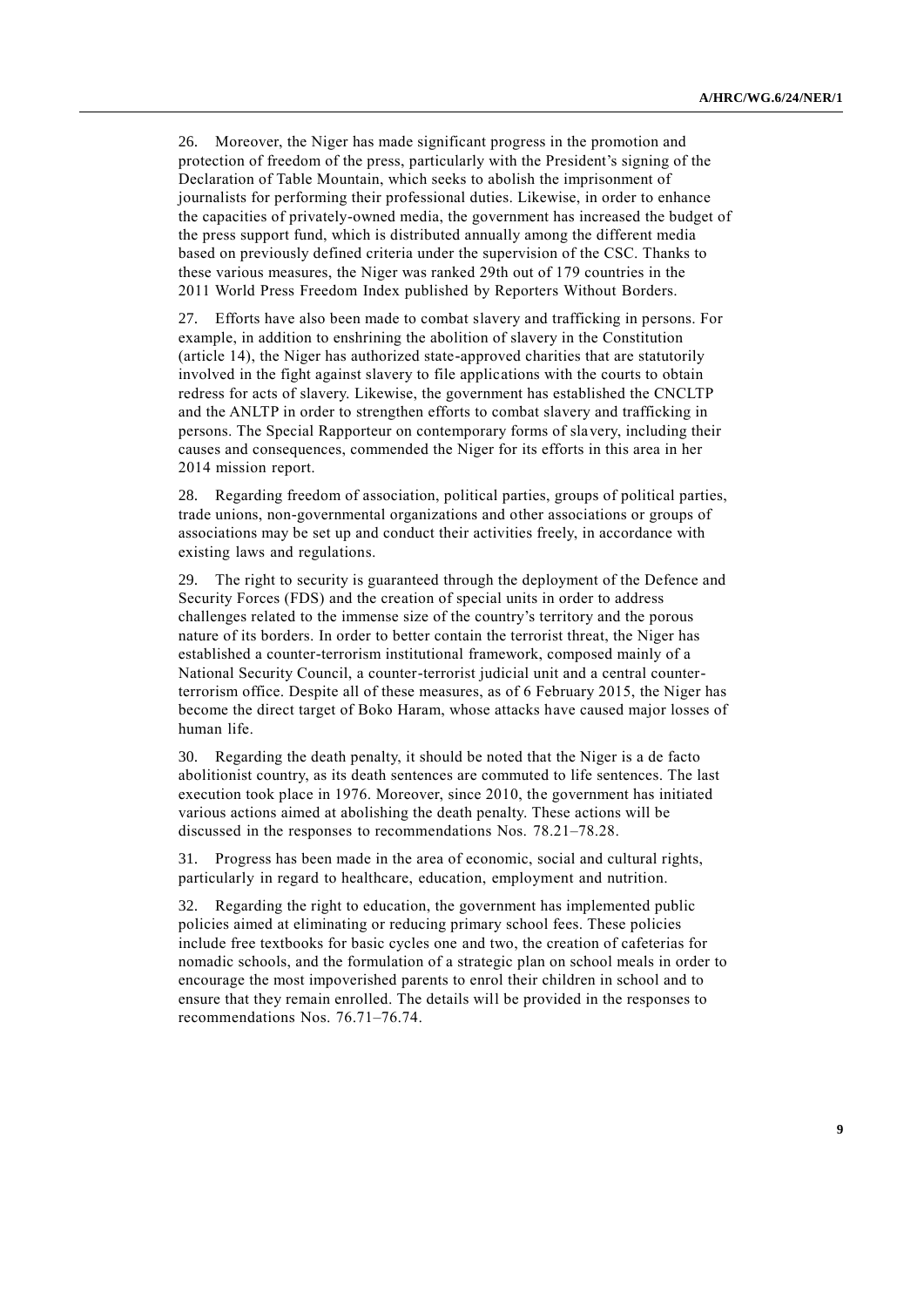33. In order to improve public health, the Niger has prepared a Health Development Plan, which provides for the implementation of strategies specific to issues such as free health care, the reduction of maternal and neonatal mortality rates, and STIs and HIV/AIDS. Free health care for children under five and women, including prenatal consultations, caesarean sections, family planning services, screening, and treatment for women's cancers, obstetric fistulae and HIV/AIDS has made it possible to significantly improve the health of mothers and children. The details will be provided in the responses to recommendation No. 76.70.

In order to give effect to the right to food enshrined in the Constitution, the Niger has adopted and implemented the new 3N Initiative, which has allowed the country to achieve the Millennium Development Goal 1 target of halving the proportion of people suffering from malnutrition. This achievement earned the country a distinction from the Food and Agriculture Organization in 2012 and 2015.

35. The right to work and other related rights are enshrined in article 33 of the Constitution. Trade union rights of public- and private-sector workers have been reaffirmed by the new Labour Code and General Civil Service Regulations. Several other measures discussed in the responses to recommendations Nos. 76.47–76.49 and 76.52 have been implemented.

36. Regarding the rights of specific groups, laudable efforts have been made in respect of women's participation in politics, with the modification of the Quota Act (which raised the percentage of women in elected office from 10 per cent to 15 per cent) and, in economic terms, with the implementation of several socioeconomic projects aimed at increasing women's monetary income.

37. Legislation protecting the rights of children has been strengthened, and several policies have been adopted to give these rights effect, such as the Niger National Policy for the Integrated Development of Young Children and the Framework Document for Child Protection.

38. Regarding the rights of persons with disabilities and of senior citizens, the main developments have been the adoption of a National Social Welfare Policy and the establishment of a regulatory framework aimed at improving support for these target groups.

#### **V. Cooperation with international human rights mechanisms**

39. Since the first cycle of the universal periodic review, the Niger has demonstrated its readiness to cooperate with the mechanisms instituted by treaty bodies. This willingness was expressed in a letter from the Minister of Justice to the Office of the United Nations High Commissioner for Human Rights dated 21 August 2012, in which the government extended a standing offer to Special Procedures Mandate Holders to visit the Niger upon their own request or on the initiative of national authorities. On the basis of this offer, the Niger received a visit in 2014 from the Special Rapporteur on contemporary forms of slavery, including its causes and consequences. The Niger actively took part in the presentation of her mission report, which took place in September 2015 during the thirtieth session of the Human Rights Council. More details on cooperation with treaty bodies will be given in the response to recommendations Nos. 76.17, 76.18 and 78.12.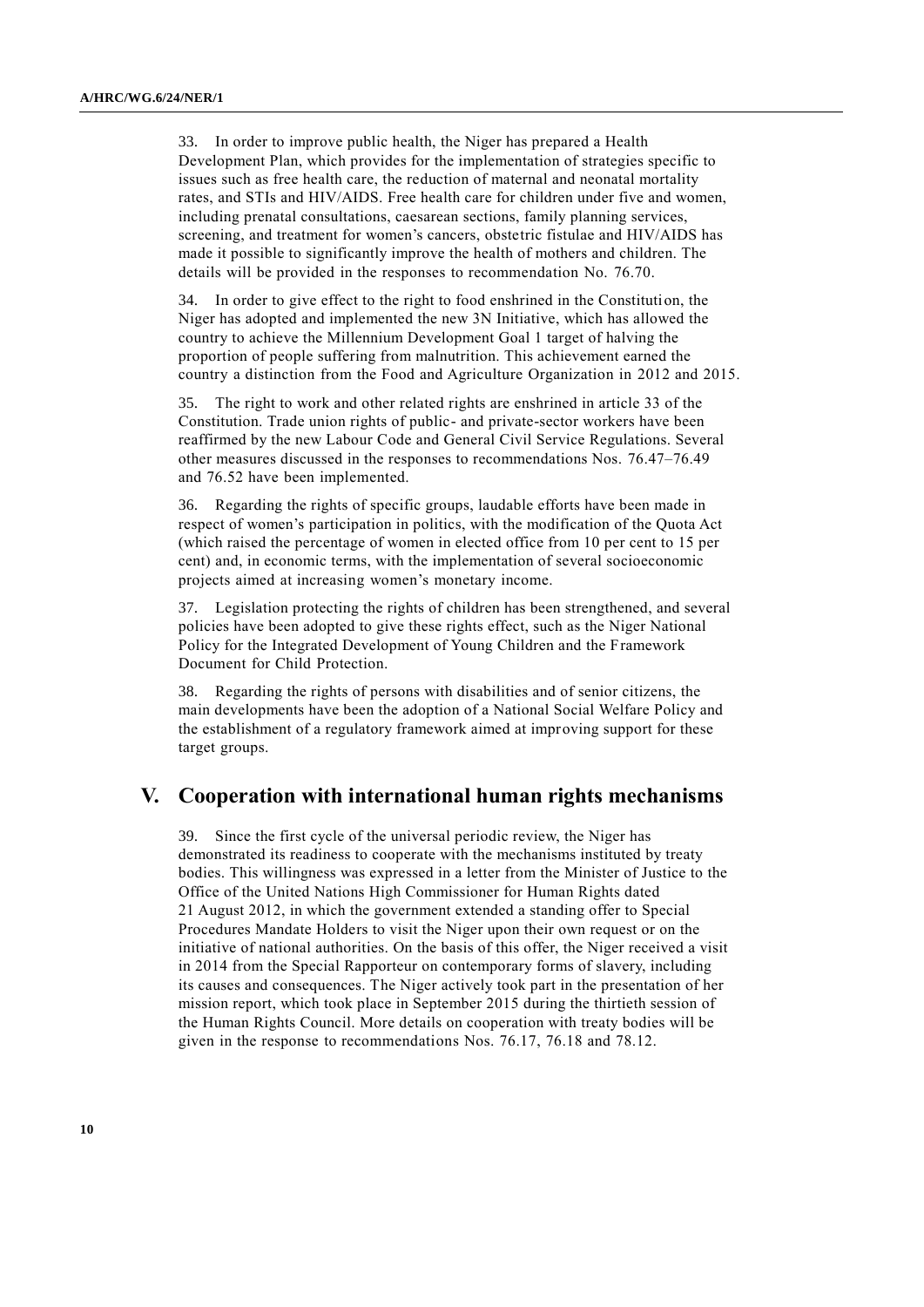# **VI. Follow-up to and implementation of recommendations and commitments made in the first cycle of the universal periodic review**

40. The table below presents, by thematic area, the measures and actions undertaken and/or carried out by the Niger over the last four years in order to act on the recommendations made in the universal periodic review.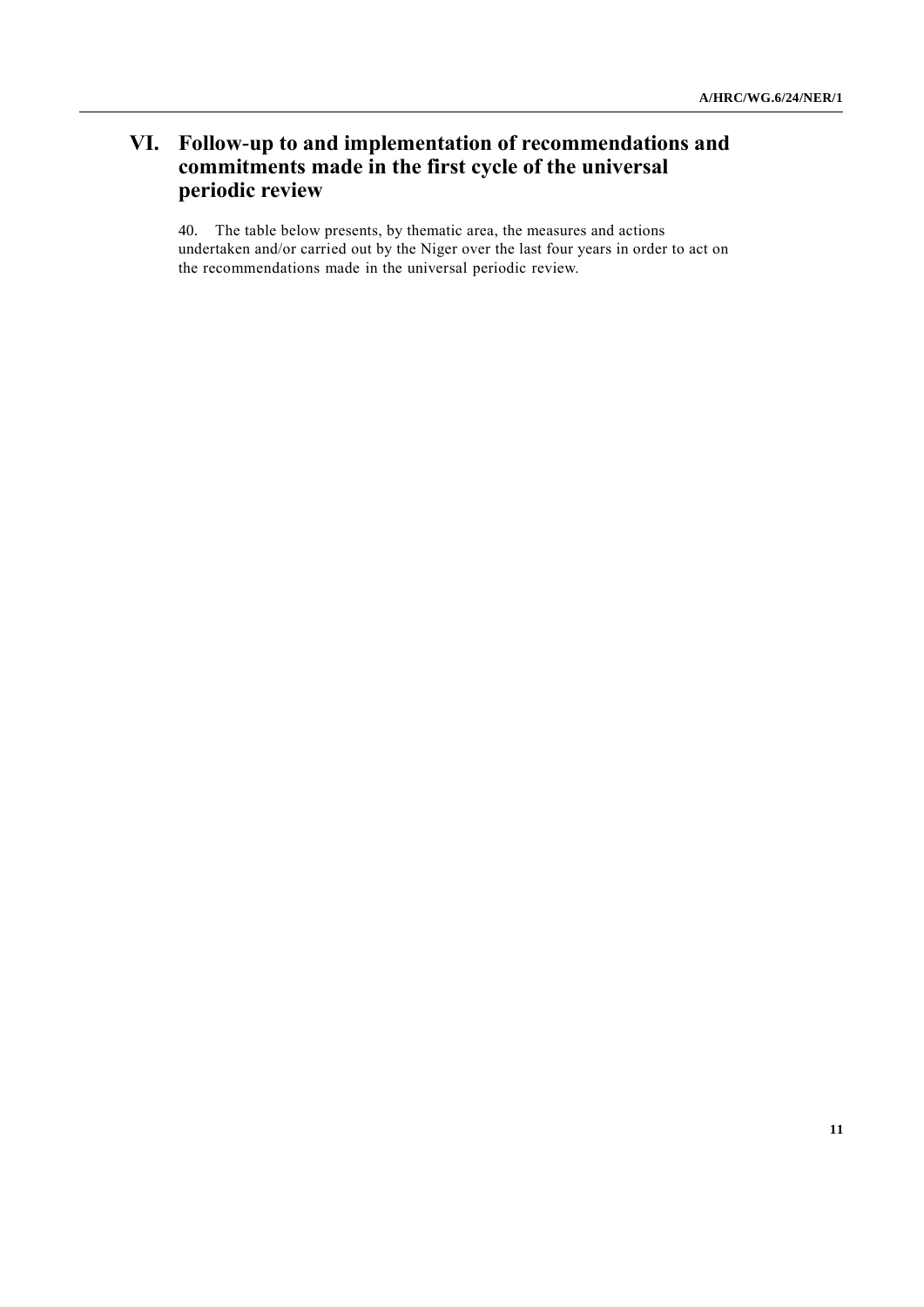| Recommendations                                                                                                  | Status of<br>implementation | Measures taken/proposed                                                                                                                                                                                                                                                                                                                                                                                                                                                                        | Performance indicators (results)<br>Impact of measures on the<br>implementation of recommendations and<br>commitments                                                                                                                                                                                                                                                                                                                                                                                                                                             | Responsible entities                                                                            | Timetable<br>$(immediate-$<br>$short-term-$<br>medium-term-<br>ongoing) |
|------------------------------------------------------------------------------------------------------------------|-----------------------------|------------------------------------------------------------------------------------------------------------------------------------------------------------------------------------------------------------------------------------------------------------------------------------------------------------------------------------------------------------------------------------------------------------------------------------------------------------------------------------------------|-------------------------------------------------------------------------------------------------------------------------------------------------------------------------------------------------------------------------------------------------------------------------------------------------------------------------------------------------------------------------------------------------------------------------------------------------------------------------------------------------------------------------------------------------------------------|-------------------------------------------------------------------------------------------------|-------------------------------------------------------------------------|
| National policies, strategies and institutions<br>1.                                                             |                             |                                                                                                                                                                                                                                                                                                                                                                                                                                                                                                |                                                                                                                                                                                                                                                                                                                                                                                                                                                                                                                                                                   |                                                                                                 |                                                                         |
| A. National policies and strategies                                                                              |                             |                                                                                                                                                                                                                                                                                                                                                                                                                                                                                                |                                                                                                                                                                                                                                                                                                                                                                                                                                                                                                                                                                   |                                                                                                 |                                                                         |
| 1. Human rights<br>awareness-building,<br>education and training<br>$(76.10, 76.25 - 76.26,$<br>76.29 and 76.30) | In progress                 | • Awareness campaigns on FGM and<br>the practice of Wahaya;<br>• Human rights education, training and<br>awareness-building; a programme<br>incorporating human rights into<br>school lessons was developed and<br>implemented;<br>Human rights training programmes<br>$\bullet$<br>for magistrates and law enforcement<br>officials;<br>• Awareness-building and training on<br>Wahaya and other similar practices<br>for magistrates, FDS and traditional<br>leaders, provided by the ANLTP. | • 11,316 messages broadcast on<br>radio and TV regarding the ban<br>on FGM and early and/or forced<br>marriages;<br>• 50 curriculum planners trained;<br>• Human rights training modules<br>for teachers produced;<br>• Human rights perspective<br>incorporated into the<br>curriculum;<br>• 10 human rights awareness and<br>training sessions held for<br>284 magistrates and 98 law<br>enforcement officials;<br>• Study conducted on Wahaya and<br>awareness-building on this<br>practice provided to target<br>groups;<br>• 2 conferences on Wahaya held in | Ministry of<br>Justice,<br>MP/PF/PE.<br>MEP/A/PLN/EC,<br>Ministry of<br><b>Internal Affairs</b> | Long-term                                                               |
| 2. National Human<br>Rights Action Plan (76.8)<br>and 76.9)<br>B. National human rights institution              | In progress                 | Adoption of the National Policy on<br>$\bullet$<br>Justice and Human Rights and its<br>2016-2025 action plan.<br>• Adoption of a citizenship and human<br>rights education programme;<br>• Development of a four-year strategic<br>plan by the National Human Rights<br>Commission.                                                                                                                                                                                                            | 2014.<br>• The impact of these measures<br>cannot be evaluated until after<br>these programmes have been<br>implemented.                                                                                                                                                                                                                                                                                                                                                                                                                                          |                                                                                                 |                                                                         |
| National Human Rights<br>Institution $(76.5-76.7)$                                                               | Completed                   | • A quasi-judicial National Human<br>Rights Commission was established<br>pursuant to article 44 of the<br>Constitution.                                                                                                                                                                                                                                                                                                                                                                       | • An operational body consistent<br>with the Paris Principles;<br>• Activity report submitted to the<br>National Assembly in 2013;<br>• 9 missions carried out on the<br>ground in the country's Regions.                                                                                                                                                                                                                                                                                                                                                         | <b>CNDH</b>                                                                                     | Ongoing                                                                 |

including in detention facilities;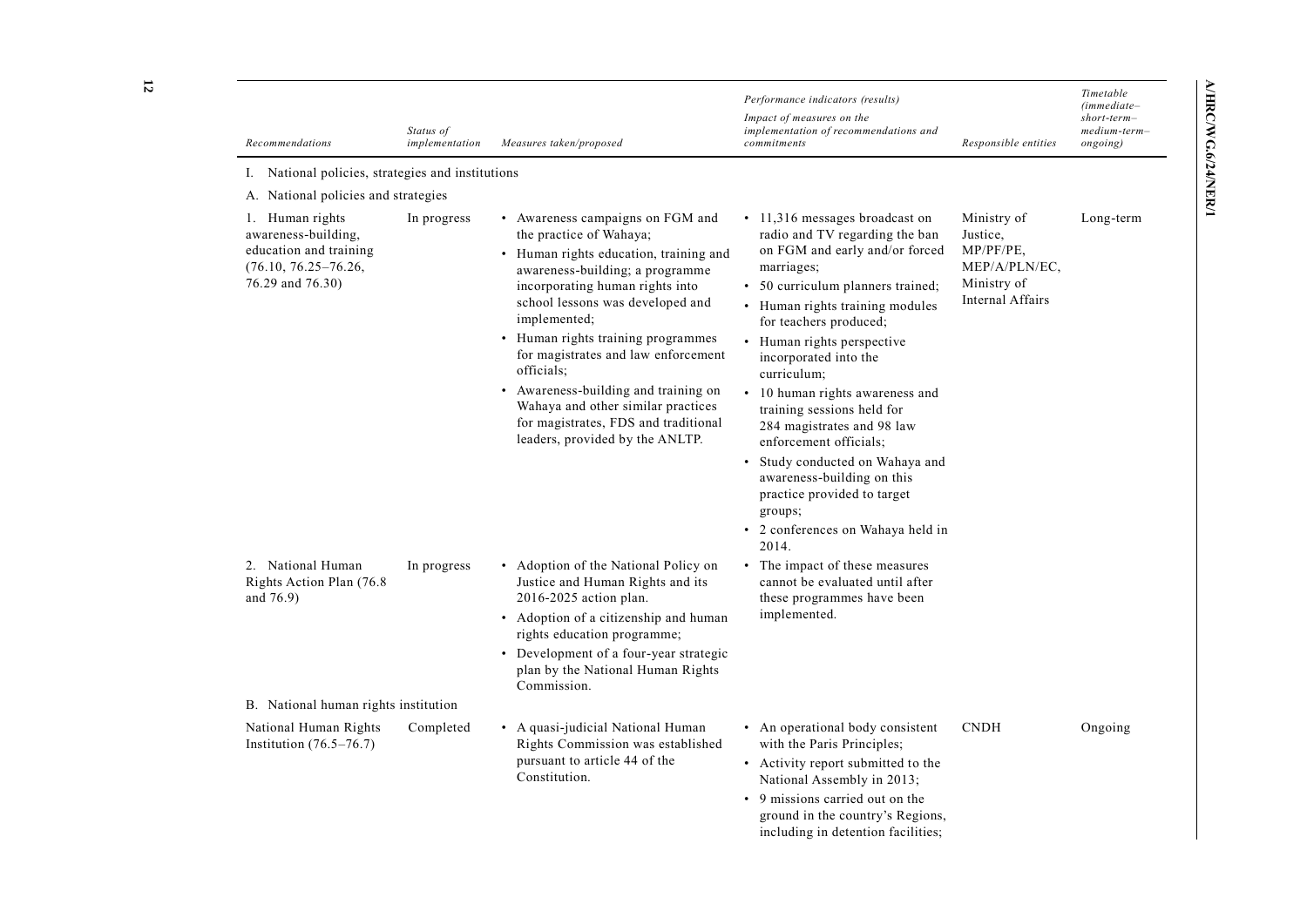| Recommendations                                            | Status of<br>implementation | Measures taken/proposed                                                                                                                                                                                                                                                                                                                                                                                        | Performance indicators (results)<br>Impact of measures on the<br>implementation of recommendations and<br>commitments                                                                                                                                                                                                                                                                                                                       | Responsible entities                                                                                                   | Timetable<br>(immediate-<br>$short-term-$<br>medium-term–<br>ongoing) |
|------------------------------------------------------------|-----------------------------|----------------------------------------------------------------------------------------------------------------------------------------------------------------------------------------------------------------------------------------------------------------------------------------------------------------------------------------------------------------------------------------------------------------|---------------------------------------------------------------------------------------------------------------------------------------------------------------------------------------------------------------------------------------------------------------------------------------------------------------------------------------------------------------------------------------------------------------------------------------------|------------------------------------------------------------------------------------------------------------------------|-----------------------------------------------------------------------|
|                                                            |                             | II. Governance (democracy, elections, the judicial system, transparency and the fight against impunity)                                                                                                                                                                                                                                                                                                        | • 27 complaints received and<br>examined in 2013;<br>• Four-year strategic plan (2014-<br>2017) available.                                                                                                                                                                                                                                                                                                                                  |                                                                                                                        |                                                                       |
| A. Democracy and elections                                 |                             |                                                                                                                                                                                                                                                                                                                                                                                                                |                                                                                                                                                                                                                                                                                                                                                                                                                                             |                                                                                                                        |                                                                       |
| Democracy and elections<br>(76.16)                         | Completed                   | Timetable for re-establishing<br>democracy has been followed.                                                                                                                                                                                                                                                                                                                                                  | • Constitutional referendum on<br>31 October 2010;<br>• Municipal and regional elections<br>on 11 January 2011;<br>• Legislative elections coupled<br>with the first round of the<br>presidential election on<br>31 January 2011;<br>• Second round of the presidential<br>election on 12 March 2011.                                                                                                                                       | Ministry of<br>Justice,<br>Constitutional<br>Court.<br>Independent<br>National Electoral<br>Commission.<br>MI/SP/D/ACR | Short-term                                                            |
| B. Judicial system                                         |                             |                                                                                                                                                                                                                                                                                                                                                                                                                |                                                                                                                                                                                                                                                                                                                                                                                                                                             |                                                                                                                        |                                                                       |
| Torture (76.23, 76.24<br>and $76.56$ )                     | In progress                 | • Article 14 of the Constitution<br>prohibits acts of torture and any<br>other cruel, inhuman or degrading<br>treatment.<br>Consultations have been held on the<br>adoption of a law criminalizing<br>torture, as mentioned in the previous<br>report $(A/HRC/17/15/ADD.1)$ .                                                                                                                                  | • The bill to criminalize torture is<br>under consideration for<br>adoption.                                                                                                                                                                                                                                                                                                                                                                | Ministry of<br>Justice, National<br>Assembly                                                                           | Short-term                                                            |
| 2. Trafficking in persons<br>$(76.47 - 76.49$ and $76.52)$ | In progress                 | Ratification of the United Nations<br>Convention against Transnational<br>Organized Crime and the Protocols<br>thereto;<br>• Ratification of ILO Conventions 182<br>and 138. These conventions were<br>incorporated into the Labour Code<br>by the Act of 25 September 2012;<br>• The Order pertaining to the fight<br>against trafficking in persons<br>provides for a special fund to<br>compensate victims; | • Adoption of the $2014-2019$<br>Action Plan of the CNCLTP;<br>• In 2014, 142 trafficking cases<br>were prosecuted by the courts;<br>• 10 training sessions organized<br>by the ANLTP for 315 officials<br>involved in the fight against<br>trafficking in persons;<br>• 16 training and awareness-<br>building sessions organized by<br>the ANLTP for magistrates, FDS<br>officers, traditional leaders,<br>community radio presenters and | Ministry of<br>Justice (CNCLTP,<br>ANLTP),<br>ME/T/SS                                                                  | Ongoing                                                               |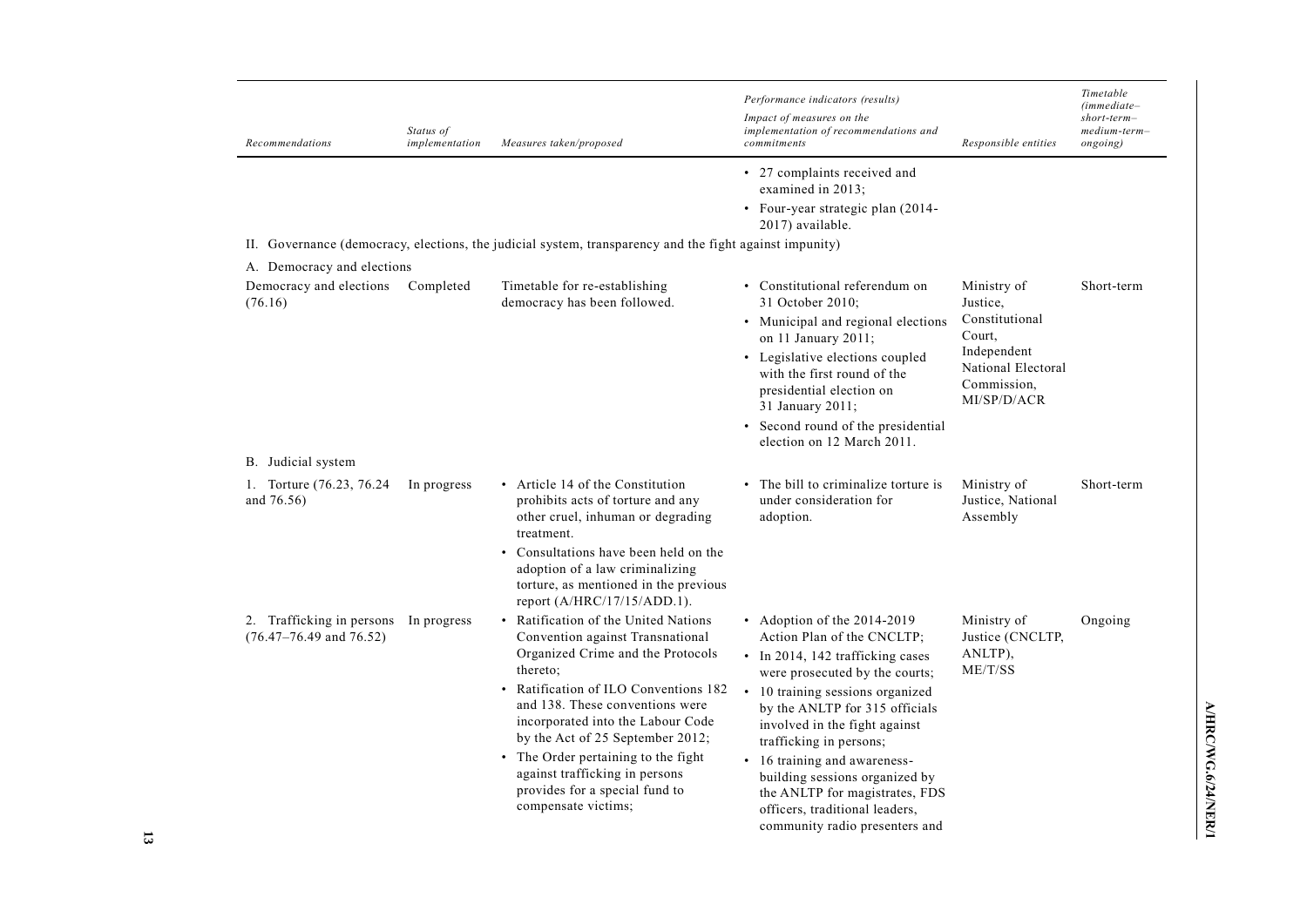|                                           | Performance indicators (results)<br>Impact of measures on the<br>implementation of recommendations and<br>commitments                                                | Responsible entities                                                                               | Timetable<br>(immediate–<br>short-term-<br>medium-term-<br>ongoing) |
|-------------------------------------------|----------------------------------------------------------------------------------------------------------------------------------------------------------------------|----------------------------------------------------------------------------------------------------|---------------------------------------------------------------------|
| P for<br>3                                | civil society organizations.                                                                                                                                         |                                                                                                    |                                                                     |
| ng on                                     |                                                                                                                                                                      |                                                                                                    |                                                                     |
| 1 in                                      | 139 prosecutions against<br>perpetrators of trafficking in<br>persons and slavery.                                                                                   | Ministry of<br>Justice,<br>MP/PF/PE                                                                | Ongoing                                                             |
| ng in                                     |                                                                                                                                                                      |                                                                                                    |                                                                     |
| ıal<br>: in<br>d<br>$_{\rm ing}$<br>death | Death sentences are commuted<br>to life imprisonment by the<br>President when certain national<br>events are commemorated.                                           | Ministry of<br>Justice,<br>MAE/C/IA/NE,<br>Office of the<br>President.<br>Constitutional<br>Court. | Medium-term                                                         |
| ations<br>ing<br>report                   |                                                                                                                                                                      |                                                                                                    |                                                                     |
| $0-14)$                                   | Two decrees adopted in 2013,<br>٠<br>the first establishing the<br>operating procedures of joint<br>commissions responsible for<br>the service of the control of the | Ministry of<br>Livestock,<br>MI/SP/D/ACR,<br>Ministry of                                           | Medium- and<br>long-term                                            |

| Recommendations                                | Status of<br>implementation | Measures taken/proposed                                                                                                                                                                                                                                                                                                                                                                                                                                              | implementation of recommendations and<br>commitments                                                                                                                                                                                                                                                                              | Responsible entities                                                                               | medium-term<br>ongoing) |
|------------------------------------------------|-----------------------------|----------------------------------------------------------------------------------------------------------------------------------------------------------------------------------------------------------------------------------------------------------------------------------------------------------------------------------------------------------------------------------------------------------------------------------------------------------------------|-----------------------------------------------------------------------------------------------------------------------------------------------------------------------------------------------------------------------------------------------------------------------------------------------------------------------------------|----------------------------------------------------------------------------------------------------|-------------------------|
|                                                |                             | • Training provided by the ANLTP for<br>those responsible for combating<br>human trafficking;<br>• Outreach and awareness-building on<br>the Human Trafficking Act.                                                                                                                                                                                                                                                                                                  | civil society organizations.                                                                                                                                                                                                                                                                                                      |                                                                                                    |                         |
| 3. Slavery (76.37–<br>76.46)                   | In progress                 | • Prohibition of slavery enshrined in<br>article 14 of the Constitution;<br>• In 2014, adoption of a National<br>Action Plan to combat trafficking in<br>persons and related offences,<br>including slavery.                                                                                                                                                                                                                                                         | • 139 prosecutions against<br>perpetrators of trafficking in<br>persons and slavery.                                                                                                                                                                                                                                              | Ministry of<br>Justice,<br>MP/PF/PE                                                                | Ongoing                 |
| 4. Death penalty (78.21- In progress<br>78.28) |                             | • Accession to the Second Optional<br>Protocol on capital punishment; in<br>2014, voted in favour of the<br>resolution adopted by the United<br>Nations General Assembly calling<br>for a global moratorium on the death<br>penalty;<br>• Please refer to views on the<br>conclusions and/or recommendations<br>made by the government following<br>consideration of the first cycle report<br>of the universal periodic review<br>(A/HRC/17/15/Add.1, paras. 10-14) | • Death sentences are commuted<br>to life imprisonment by the<br>President when certain national<br>events are commemorated.                                                                                                                                                                                                      | Ministry of<br>Justice,<br>MAE/C/IA/NE,<br>Office of the<br>President,<br>Constitutional<br>Court. | Medium-tei              |
| 5. Pastoral legislation<br>(76.4)              | In progress                 | Strengthening of the legal<br>framework                                                                                                                                                                                                                                                                                                                                                                                                                              | • Two decrees adopted in 2013,<br>the first establishing the<br>operating procedures of joint<br>commissions responsible for<br>conciliating disputes between<br>arable and livestock farmers, the<br>second establishing the practical<br>modalities for carrying out the<br>national survey of pastoral lands<br>and resources. | Ministry of<br>Livestock,<br>MI/SP/D/ACR,<br>Ministry of<br>Justice                                | Medium-ai<br>long-term  |
| 6. Rights of women and<br>children $(76.13)$   | In progress                 | • Strengthening of the legal framework;<br>increase in the number of women in<br>elected office; bringing laws into line<br>with the provisions of international<br>legal instruments concerning the<br>rights of women and children.                                                                                                                                                                                                                                | Quota Act of 5 November 2014;<br>$\bullet$<br>• Act of 5 November 2014 on the<br>Nationality Code of the Niger;<br>• Act of 20 November 2014<br>establishing the powers, functions<br>and operation of juvenile courts.                                                                                                           | $MP/PF/PE$ .<br>Ministry of<br>Justice                                                             | Short-term              |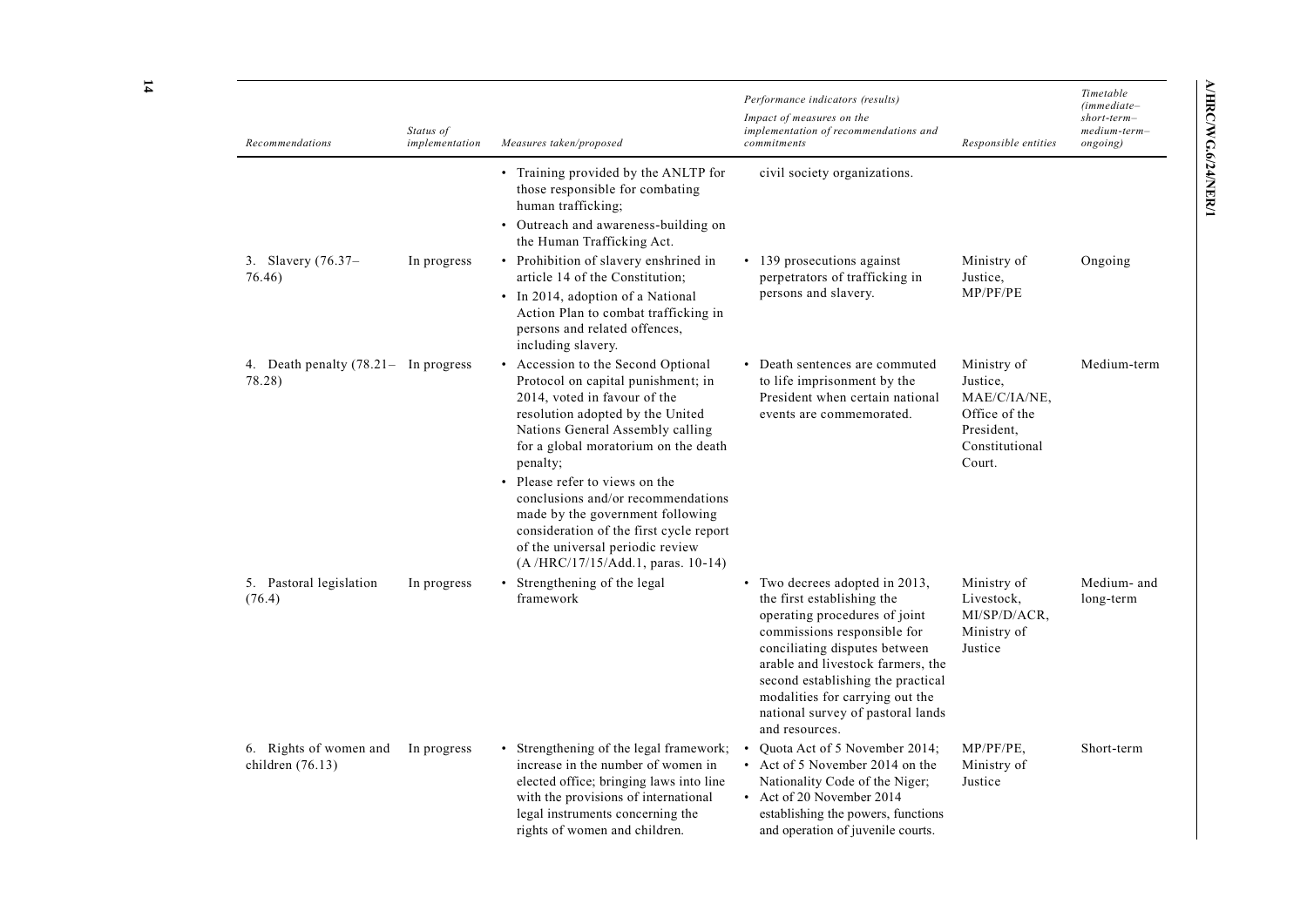| Recommendations                                                  | Status of<br>implementation | Measures taken/proposed                                                                                                                                                                                                                                                                                                                                                                                                                         | Performance indicators (results)<br>Impact of measures on the<br>implementation of recommendations and<br>commitments                                                                                                                                                                                                                                                                                                                                                                                                                    | Responsible entities                                                       | Timetable<br>$(immediate-$<br>$short-term-$<br>medium-term-<br>ongoing) |
|------------------------------------------------------------------|-----------------------------|-------------------------------------------------------------------------------------------------------------------------------------------------------------------------------------------------------------------------------------------------------------------------------------------------------------------------------------------------------------------------------------------------------------------------------------------------|------------------------------------------------------------------------------------------------------------------------------------------------------------------------------------------------------------------------------------------------------------------------------------------------------------------------------------------------------------------------------------------------------------------------------------------------------------------------------------------------------------------------------------------|----------------------------------------------------------------------------|-------------------------------------------------------------------------|
| C. Impunity                                                      |                             |                                                                                                                                                                                                                                                                                                                                                                                                                                                 |                                                                                                                                                                                                                                                                                                                                                                                                                                                                                                                                          |                                                                            |                                                                         |
| 1. General (76.55,<br>76.57)                                     | In progress                 | • Strengthening of anti-impunity<br>institutions.                                                                                                                                                                                                                                                                                                                                                                                               | • HALCIA established:<br>• The Office for Combating<br>Corruption and Influence<br>Peddling established,<br>accompanied by a helpline.                                                                                                                                                                                                                                                                                                                                                                                                   |                                                                            | Long-term                                                               |
| 2. Torture $(76.56, 78.30)$ In progress                          |                             | • The Criminal Code and the Code of<br>Criminal Procedure are being revised<br>with the aim of defining torture as a<br>specific offence;<br>• Cases of torture brought to the<br>attention of the courts are<br>systematically prosecuted under<br>other classifications provided by the<br>Criminal Code.                                                                                                                                     | • The bill to criminalize torture is<br>under consideration for<br>adoption.                                                                                                                                                                                                                                                                                                                                                                                                                                                             | Ministry of<br>Justice.<br>MI/SP/D/ACR,<br>Ministry of<br>National Defence | Ongoing                                                                 |
| 3. Conflict between<br>nomads and settled<br>communities (76.54) | In progress                 | • Implementation of the National<br>Policy on the Prevention and<br>Management of Rural Conflicts;<br>• In 2011, creation of the Directorate<br>for Preventing and Managing Rural<br>Conflicts, attached to the Ministry of<br>Livestock;<br>• In general, conflicts between arable<br>and livestock farmers are resolved<br>through conciliation. In the event of<br>any physical harm and/or death, the<br>case is brought before the courts. | • In 2012 and 2013, awareness-<br>building among stakeholders in<br>28 Communes in the Regions of<br>Dosso and Tahoua; in 2015, a<br>mission to build on conflict<br>management in 17 Departments<br>in the Regions of Tillabéry,<br>Dosso, Tahoua, Maradi and<br>Zinder and a mission to manage<br>conflicts related to land and<br>water resource management in<br>the Region of Tillabéry;<br>• Rural and land disputes for the<br>period 2012-2014: 2899 cases filed;<br>44 dismissed; 120 conciliated;<br>795 judged on the merits. | Ministry of<br>Livestock,<br>MI/SP/D/ACR,<br>Ministry of<br>Justice        | Ongoing                                                                 |
| D. Victim assistance mechanisms                                  |                             |                                                                                                                                                                                                                                                                                                                                                                                                                                                 |                                                                                                                                                                                                                                                                                                                                                                                                                                                                                                                                          |                                                                            |                                                                         |
| 1. Slavery $(76.50)$                                             | In progress                 | • Standardization of procedures for<br>identifying victims of trafficking in<br>persons; establishment of referral<br>mechanisms.                                                                                                                                                                                                                                                                                                               | • Discussions are under way on<br>the establishment of victim<br>assistance mechanisms.                                                                                                                                                                                                                                                                                                                                                                                                                                                  | $MP/PF/PE$ ,<br>Ministry of<br>Justice,<br>MI/SP/D/ACR                     | Long-term                                                               |
| 2. Sexual violence<br>(78.33)                                    | In progress                 | • Prevention of sexual violence and<br>punishment of its perpetrators;                                                                                                                                                                                                                                                                                                                                                                          | • 927 cases of sexual violence<br>prosecuted between 2011 and<br>2014:                                                                                                                                                                                                                                                                                                                                                                                                                                                                   | Ministry of<br>Justice,<br>$MP/PF/PE$ ,                                    | Ongoing                                                                 |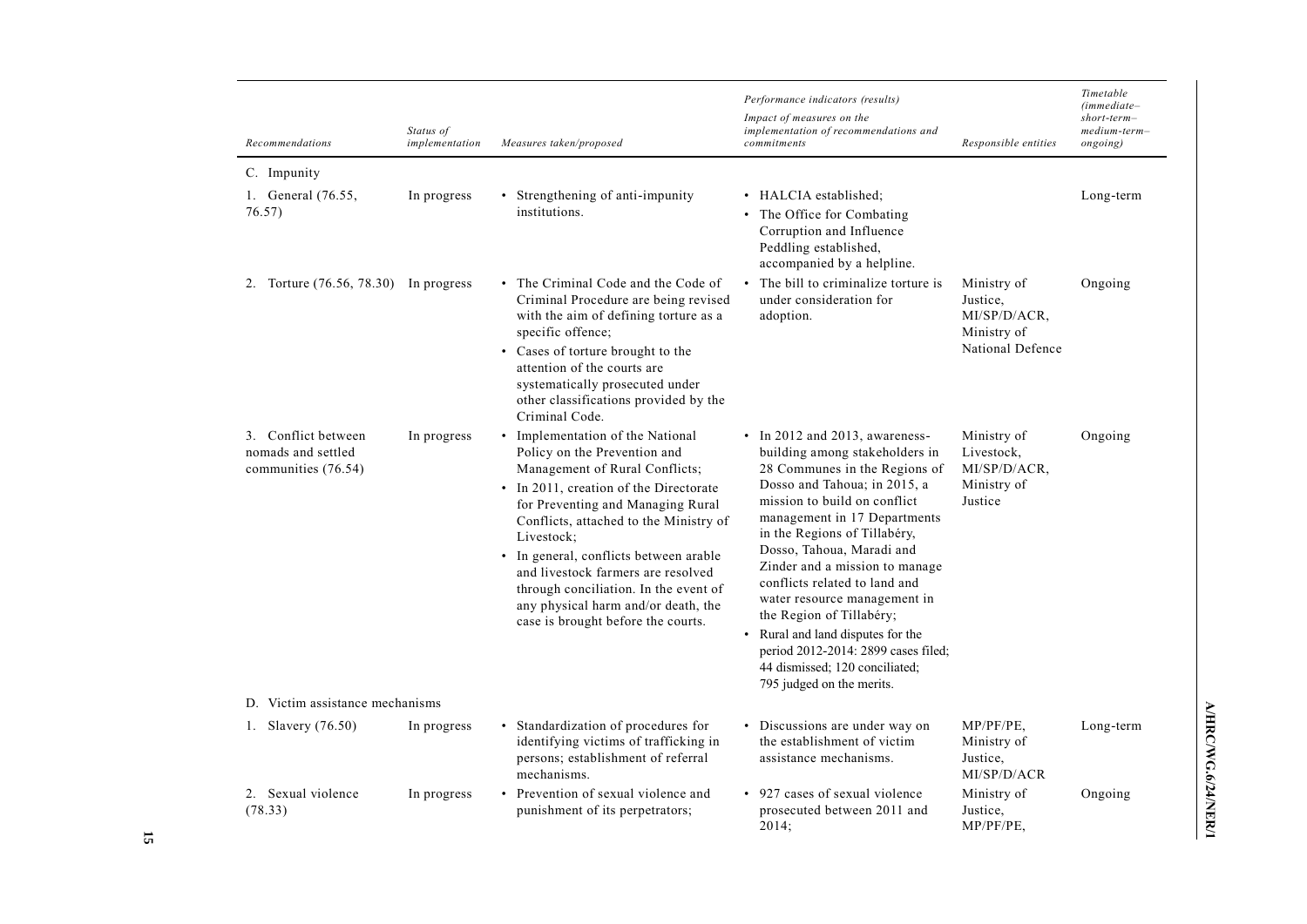| Recommendations                                         | Status of<br>implementation | Measures taken/proposed                                                                                                                                                                                                                                                                                                                                                                                                                                                 | Performance indicators (results)<br>Impact of measures on the<br>implementation of recommendations and<br>commitments                                                                                                                                                                                                                                                                                                                                                                                  | Responsible entities                                                                        | Timetable<br>$(immediate-$<br>$short-term-$<br>medium-term-<br>ongoing) |
|---------------------------------------------------------|-----------------------------|-------------------------------------------------------------------------------------------------------------------------------------------------------------------------------------------------------------------------------------------------------------------------------------------------------------------------------------------------------------------------------------------------------------------------------------------------------------------------|--------------------------------------------------------------------------------------------------------------------------------------------------------------------------------------------------------------------------------------------------------------------------------------------------------------------------------------------------------------------------------------------------------------------------------------------------------------------------------------------------------|---------------------------------------------------------------------------------------------|-------------------------------------------------------------------------|
|                                                         |                             | • Medical, psychological and social<br>assistance for victims;<br>• Establishment of a framework for<br>consultation with stakeholders<br>involved in combating gender-based<br>violence;<br>• Awareness-building campaigns to<br>change attitudes;<br>• Formulation of a national strategy to<br>combat gender-based violence;<br>• Completion of a study on the scale<br>and determinants of gender-based<br>violence.                                                | • 128 victims of sexual violence<br>were provided with assistance<br>by civil society organizations in<br>2011;<br>• Awareness-building among<br>1097 persons by civil society<br>organizations led to commitment<br>to inform and raise awareness<br>among members of their<br>communities in 2011;<br>• Awareness-building among<br>3200 persons at the launch of the<br>2011 sixteen-day activist<br>campaign to counter violence<br>against women and children, in<br>Niamey, Tillabéry and Diffa. | MI/SP/D/ACR,<br>civil society<br>organizations                                              |                                                                         |
| E. Transparency and good governance                     |                             |                                                                                                                                                                                                                                                                                                                                                                                                                                                                         |                                                                                                                                                                                                                                                                                                                                                                                                                                                                                                        |                                                                                             |                                                                         |
| Transparency and good<br>governance (76.15)             | In progress                 | • The Court of Audit:<br>• Establishment of HALCIA;<br>Establishment of the National<br>Financial Intelligence Unit<br>(CENTIF);<br>• The Extractive Industries<br>Transparency Initiative (ITIE);<br>• Various agencies tasked with<br>monitoring public services;<br>• In August 2011, an Order was<br>adopted establishing a charter on<br>access to public information and<br>administrative documents;<br>• In 2015, creation of an economic and<br>judicial unit. | • 3 reports published by the Court<br>of Audit between 2012 and<br>2015:<br>• 15 cases processed by CENTIF<br>between 2011 and 2014;<br>• 56 prosecutions for<br>misappropriation of public funds<br>between $2011$ and $2014$ ;<br>• ITIE report published annually<br>between $2010$ and $2014$ ;<br>• 76 audits of public procurement<br>practices, 9 administrative inquiries<br>into State companies and offices<br>and projects and programmes<br>between 2011 and 2015.                         | Office of the<br>President, the<br>Government.<br>Court of Audit,<br>Ministry of<br>Justice | Long-term                                                               |
|                                                         |                             | III. International instruments and cooperation with international human rights mechanisms                                                                                                                                                                                                                                                                                                                                                                               |                                                                                                                                                                                                                                                                                                                                                                                                                                                                                                        |                                                                                             |                                                                         |
| A. Improving cooperation with treaty bodies             |                             |                                                                                                                                                                                                                                                                                                                                                                                                                                                                         |                                                                                                                                                                                                                                                                                                                                                                                                                                                                                                        |                                                                                             |                                                                         |
| 1. Ratification (76.1,<br>76.2, 78.1-78.7 and<br>78.11) | In progress                 | • Launch of the process for ratifying<br>the Second Optional Protocol on<br>civil and political rights;                                                                                                                                                                                                                                                                                                                                                                 | • Draft bill authorizing the<br>ratification of the Second<br>Protocol transmitted to the<br>National Assembly;                                                                                                                                                                                                                                                                                                                                                                                        | MAE/C/IA/NE,<br>Ministry of<br>Justice,<br>MI/SP/D/ACR,                                     | Medium-term                                                             |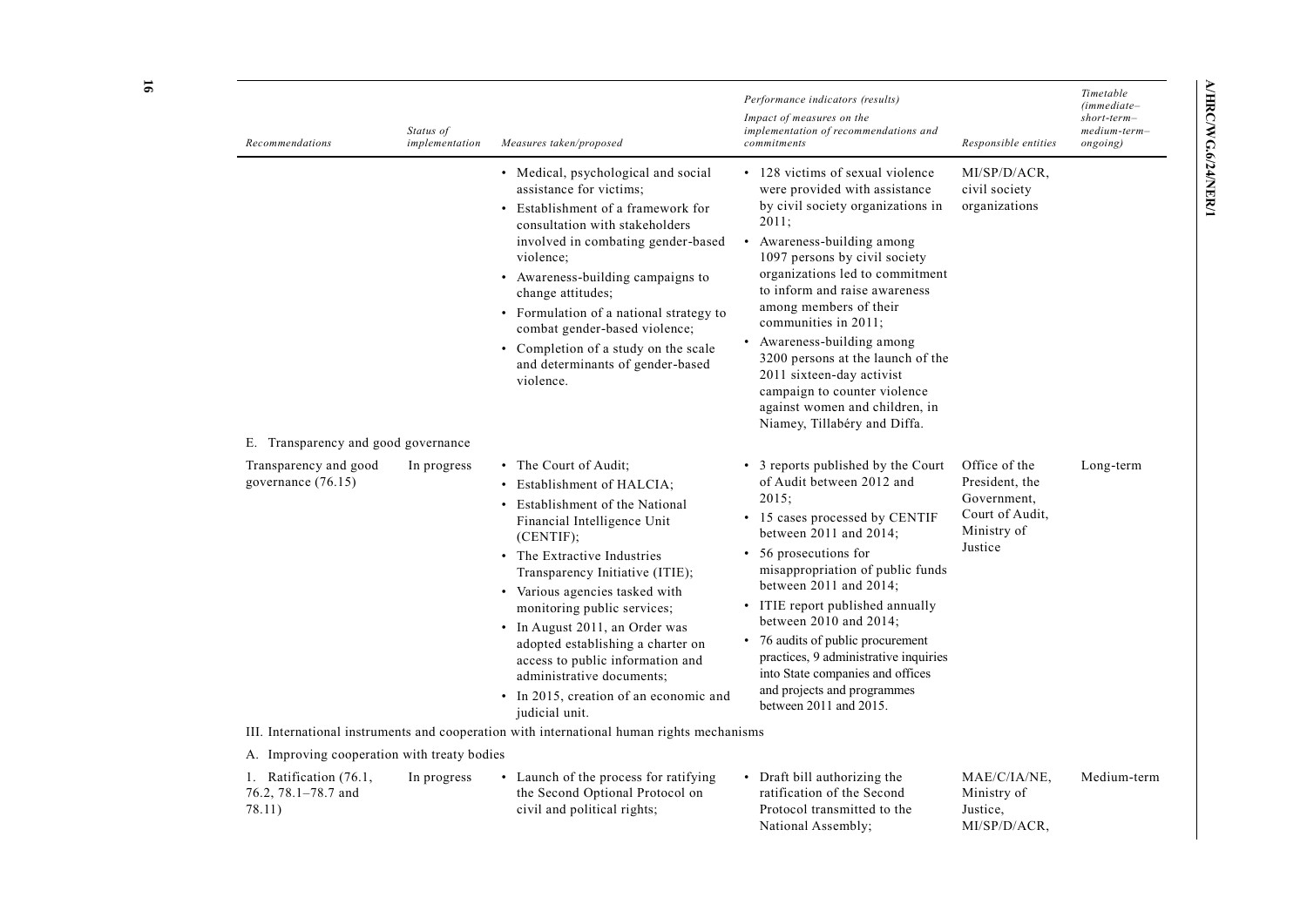| Recommendations                                                        | Status of<br>implementation | Measures taken/proposed                                                                                                                                                                                                                                                                                                                                                                                                                                                                                                                                                                                                                                    | Performance indicators (results)<br>Impact of measures on the<br>implementation of recommendations and<br>commitments                                                                                                                                                                                                                                                                                                                                                                                 | Responsible entities                                                                | Timetable<br>$(immediate-$<br>$short-term-$<br>medium-term-<br>ongoing) |
|------------------------------------------------------------------------|-----------------------------|------------------------------------------------------------------------------------------------------------------------------------------------------------------------------------------------------------------------------------------------------------------------------------------------------------------------------------------------------------------------------------------------------------------------------------------------------------------------------------------------------------------------------------------------------------------------------------------------------------------------------------------------------------|-------------------------------------------------------------------------------------------------------------------------------------------------------------------------------------------------------------------------------------------------------------------------------------------------------------------------------------------------------------------------------------------------------------------------------------------------------------------------------------------------------|-------------------------------------------------------------------------------------|-------------------------------------------------------------------------|
|                                                                        |                             | • Launch of the process for ratifying<br>the Convention relating to the Status<br>of Stateless Persons;<br>• Process for ratifying the<br>International Convention for the<br>Protection of All Persons from<br>Enforced Disappearance.<br>• Process for ratifying the Optional<br>Protocol to the Convention against<br>Torture:<br>• Launch of the process for ratifying<br>the Optional Protocol to the<br>International Covenant on Economic,<br>Social and Cultural Rights (ICESCR);<br>• Process of ratifying the Optional<br>Protocol to the Convention on the<br>Rights of the Child (CRC) on the<br>involvement of children in armed<br>conflict. | • Convention relating to the Status<br>of Stateless Persons awaiting<br>ratification;<br>• International Convention for the<br>Protection of All Persons from<br>Enforced Disappearance ratified<br>on 3 July 2015;<br>• Optional Protocol to the<br>Convention against Torture<br>ratified on 7 November 2014;<br>• Optional Protocol to the<br>ICESCR awaiting ratification;<br>• Optional Protocol to the CRC on<br>the involvement of children in<br>armed conflict ratified on<br>13 March 2012. | MP/PF/PE                                                                            |                                                                         |
| Withdrawal of<br>2.<br>reservations $(78.8-78.10,$<br>78.17 and 78.32) | In progress                 | Discussions continue on the<br>$\bullet$<br>withdrawal of reservations to the<br>Convention on the Elimination of All<br>Forms of Discrimination against<br>Women (CEDAW), despite obstacles<br>posed by sociocultural inertia;<br>• In 2014, a committee was set up to<br>examine the possibility of<br>withdrawing reservations;<br>Three-year communications plan for<br>$\bullet$<br>the period $2015-2017$ has been<br>formulated in order to achieve the                                                                                                                                                                                             | • 3 meetings held by the<br>committee.<br>$\bullet$<br>The results and impact will be<br>evaluated as the implementation<br>of the plan progresses.                                                                                                                                                                                                                                                                                                                                                   | $MP/PF/PE$ ,<br>MAE/C/IA/NE,<br>CNDH, civil<br>society<br>organizations             | Medium-term                                                             |
| 3. Special Procedures<br>$(78.14 - 78.16)$                             | In progress                 | withdrawal of reservations.<br>Agreement reached in 2012 to<br>$\bullet$<br>extend to Special Procedures<br>Mandate Holders a standing<br>invitation to visit the Niger.<br>Implementation of the universal<br>periodic review recommendation on<br>special procedures.                                                                                                                                                                                                                                                                                                                                                                                    | • In 2014, a visit from the Special<br>Rapporteur on slavery;<br>• The Niger participated in the<br>presentation of the report of the<br>Special Rapporteur in September<br>2014.                                                                                                                                                                                                                                                                                                                     | Ministry of<br>Justice,<br>MAE/C/IA/NE,<br>$MP/PF/PE$ ,<br>Ministry of<br>Transport | Short-term                                                              |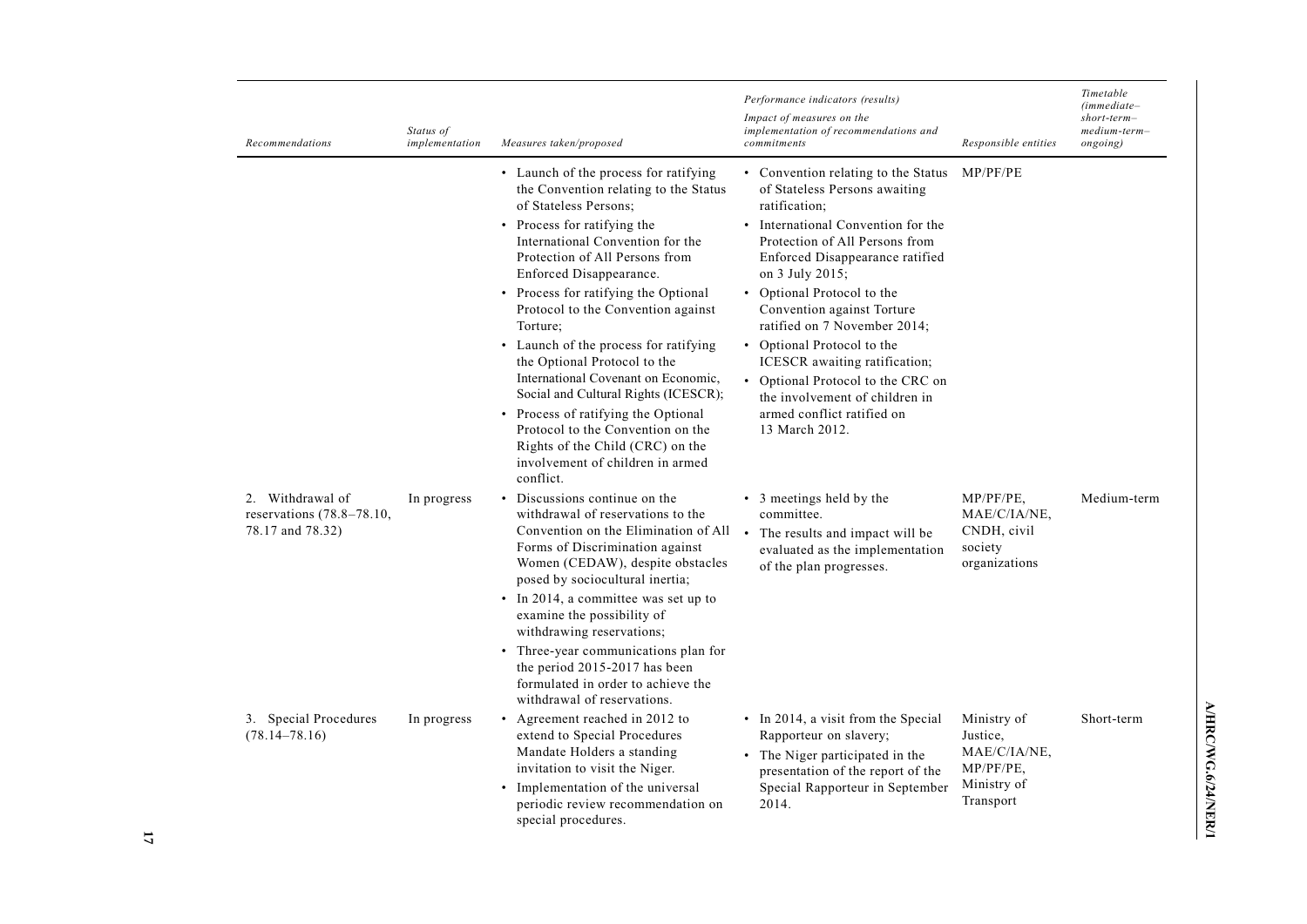| Recommendations                                                                                                                       | Status of<br>implementation | Measures taken/proposed                                                                                                                                                                                                                                                                                                                    | Performance indicators (results)<br>Impact of measures on the<br>implementation of recommendations and<br>commitments                                                                                                                                                                                                                                                                                                                                                                                                                | Responsible entities                                                                         | Timetable<br>$(immediate-$<br>short-term-<br>medium-term-<br>ongoing) |
|---------------------------------------------------------------------------------------------------------------------------------------|-----------------------------|--------------------------------------------------------------------------------------------------------------------------------------------------------------------------------------------------------------------------------------------------------------------------------------------------------------------------------------------|--------------------------------------------------------------------------------------------------------------------------------------------------------------------------------------------------------------------------------------------------------------------------------------------------------------------------------------------------------------------------------------------------------------------------------------------------------------------------------------------------------------------------------------|----------------------------------------------------------------------------------------------|-----------------------------------------------------------------------|
| 4. Cooperation with<br>treaty bodies (76.17,<br>76.18 and 78.12)                                                                      |                             | • Resumption of interactive dialogue<br>with the various treaty bodies.                                                                                                                                                                                                                                                                    | • Presentation of periodic report<br>on the CERD in 2015;<br>• Submission of CRC and first<br>protocol, CEDAW and CRPD<br>reports;<br>• Presentation of combined<br>periodic report (2003-2014) on<br>the implementation of the<br>African Charter on Human and<br>Peoples' Rights in 2015.                                                                                                                                                                                                                                          | MAE/C/IA/NE,<br>MP/PF/PE.<br>Ministry of<br>National<br>Education.<br>Ministry of<br>Justice | Short- and<br>medium-term                                             |
| B. Technical assistance<br>$(76.3 \text{ and } 76.75 - 76.77)$                                                                        | In progress                 | • Organization of several activities for<br>the promotion and protection of<br>human rights, in collaboration with<br>agencies of the United Nations<br>system;<br>• Technical support from OHCHR,<br>UNDP and OIF to the<br>Interministerial Committee<br>responsible for drafting reports.                                               | • Training of magistrates,<br>members of civil society<br>organizations, FDS officers, law<br>enforcement officers, and<br>traditional and religious leaders<br>on human rights issues;<br>• 115 United Nations Volunteers<br>(UNV), made available by<br>UNDP to the population of the<br>Niger, including 28 expatriates;<br>• Plan formulated to implement<br>universal periodic review<br>recommendations $(2012-2015)$ ;<br>• 7 reports drafted between 2011<br>and $2015$ ;<br>• UNV lawyers made available by<br>UNDP to IMC. | MAE/C/IA/NE.<br>Ministry of<br>Justice                                                       | Long-term                                                             |
| C. National mechanism to<br>monitor and coordinate<br>the implementation of<br>international obligations<br>(76.12, 78.13, and 78.18) | In progress                 | • Preparation of CEDAW and CRC<br>reports;<br>• With regard to the recommendations<br>of the African Commission on<br>Human and Peoples' Rights<br>(ACHPR) concerning indigenous<br>populations, the Niger does not<br>recognize indigenous peoples, but<br>rather minority peoples;<br>• In 2011, a division was set up to<br>combat FGM. | • CEDAW and CRC reports<br>transmitted to treaty bodies in<br>August 2015;<br>• The IMC has prepared<br>10 reports, of which 3 have been<br>presented and 5 transmitted,<br>with 2 still pending;<br>• A collection of legal texts on<br>gender and human rights was put<br>together by the MP/PF/PE and<br>validated in 2012.                                                                                                                                                                                                       | MAE/C/IA/NE,<br>Ministry of<br>Justice, Inter-<br>ministerial<br>Committee                   | Medium- and<br>long-term                                              |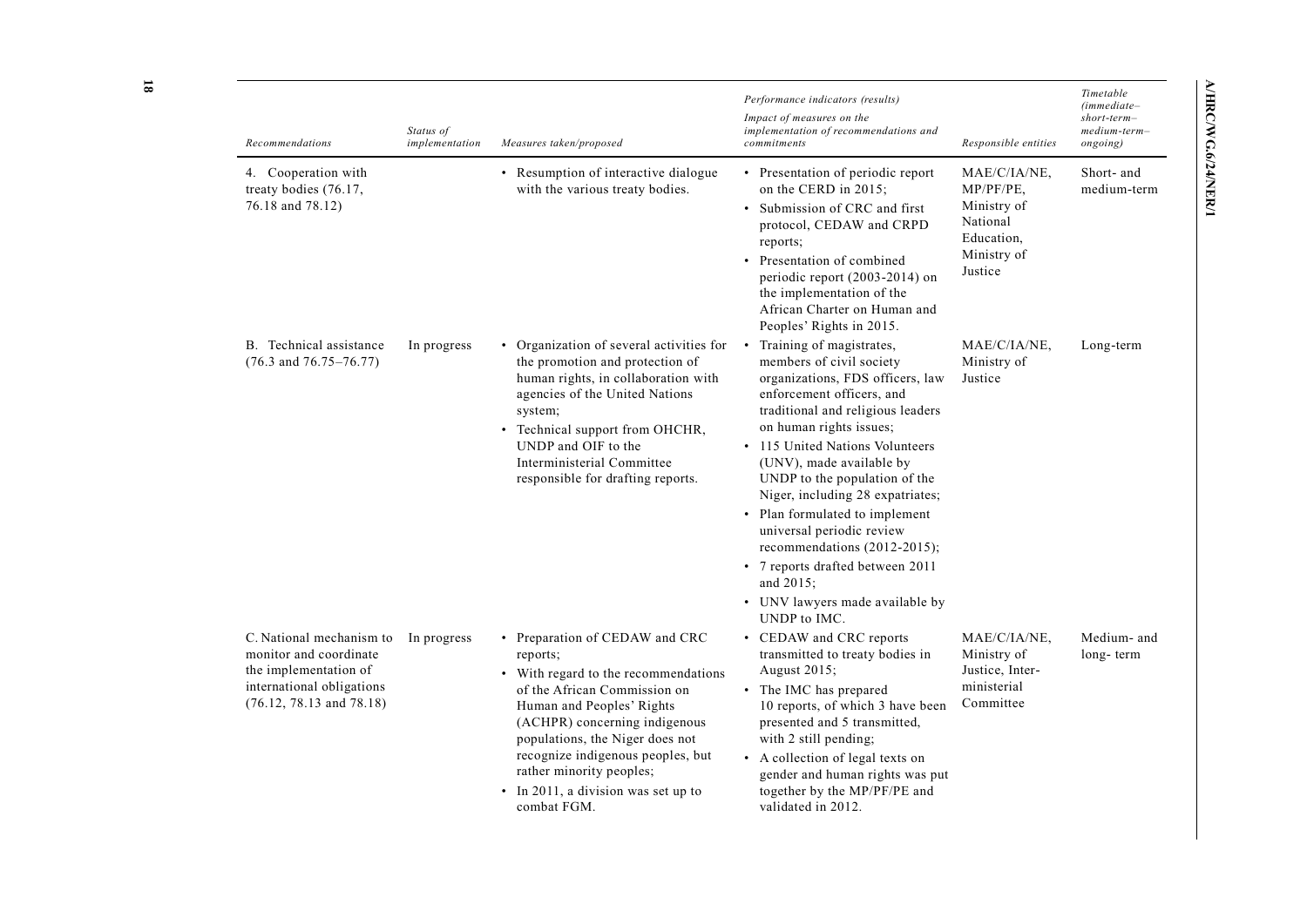| Recommendations                                                | Status of<br>implementation | Measures taken/proposed                                                                                                                                                                                                                                                                                                                                                                                                                               | Performance indicators (results)<br>Impact of measures on the<br>implementation of recommendations and<br>commitments                                                                                                                                                                                                                                                                                                                                                                                                                                                                               | Responsible entities                                                                              | Timetable<br>$(immediate-$<br>$short-term-$<br>medium-term-<br>ongoing) |
|----------------------------------------------------------------|-----------------------------|-------------------------------------------------------------------------------------------------------------------------------------------------------------------------------------------------------------------------------------------------------------------------------------------------------------------------------------------------------------------------------------------------------------------------------------------------------|-----------------------------------------------------------------------------------------------------------------------------------------------------------------------------------------------------------------------------------------------------------------------------------------------------------------------------------------------------------------------------------------------------------------------------------------------------------------------------------------------------------------------------------------------------------------------------------------------------|---------------------------------------------------------------------------------------------------|-------------------------------------------------------------------------|
| IV. Civil and political rights                                 |                             |                                                                                                                                                                                                                                                                                                                                                                                                                                                       |                                                                                                                                                                                                                                                                                                                                                                                                                                                                                                                                                                                                     |                                                                                                   |                                                                         |
| A. Right to life and physical integrity                        |                             |                                                                                                                                                                                                                                                                                                                                                                                                                                                       |                                                                                                                                                                                                                                                                                                                                                                                                                                                                                                                                                                                                     |                                                                                                   |                                                                         |
| 1. Death penalty $(76.21,$<br>78.21-78.23, 78.25 and<br>78.28) | In progress                 | Refer to responses in section II.B.4                                                                                                                                                                                                                                                                                                                                                                                                                  | Refer to responses in section II.B.4                                                                                                                                                                                                                                                                                                                                                                                                                                                                                                                                                                | Ministry of<br>Justice.<br>Constitutional<br>Court.<br>MAE/C/IA/NE,<br>Office of the<br>President | Medium-term                                                             |
| 2. Protection of the<br>family and marriage<br>(78.32)         | In progress                 | • Articles 21-24 of the Constitution<br>enshrine the right to protection of the<br>family;<br>• Article 144 of the Civil Code defines<br>the marriageable age;<br>• Refer to responses in section III.C.                                                                                                                                                                                                                                              | • In 2013, the forum on "Women,<br>Families and Social Values<br>Systems in the Niger" was held,<br>addressing topics such as the<br>effect of crises on families, the<br>role of women in managing<br>conflicts, domestic violence, etc.                                                                                                                                                                                                                                                                                                                                                           | $MP/PF/PE$ .<br>Ministry of<br>Justice, civil<br>society<br>organizations,<br><b>NGOs</b>         | Medium-term                                                             |
| 3. Female genital<br>mutilation (FGM)<br>$(76.27 - 76.31)$     | In progress                 | • Articles 232.1-232.3 of the Criminal<br>Code define and penalize FGM<br>• Appeal to traditional and religious<br>leaders in Téra and Say (the areas<br>most affected) on the subjects of<br>reproductive health, FGM and<br>human rights;<br>• Awareness campaigns with a view to<br>the retraining of circumcisers;<br>• Training for community radio hosts<br>in Téra and Say on the subjects of<br>reproductive health, FGM and<br>human rights. | • 279 prosecutions against<br>perpetrators of abuse and other<br>reported acts of violence in 2014;<br>• In 2011, a circumciser was<br>convicted for having<br>circumcised seven girls between<br>the ages of 23 days and 2 years;<br>Awareness-building among<br>$\bullet$<br>222 adolescents between the<br>ages of 10 and 14, school<br>attenders and non-school<br>attenders, in 17 villages in Say<br>and 20 villages in Téra, on the<br>issues of reproductive health,<br>FGM and human rights;<br>• Awareness-building among<br>64 traditional and religious<br>leaders on the issue of FGM. | MP/PF/PE,<br>Ministry of Public<br>Health, Ministry<br>of Justice                                 | Short- and<br>medium-term                                               |
| B. Equality – non-discrimination                               |                             |                                                                                                                                                                                                                                                                                                                                                                                                                                                       |                                                                                                                                                                                                                                                                                                                                                                                                                                                                                                                                                                                                     |                                                                                                   |                                                                         |
| 1. Gender equality<br>(76.19)                                  | In progress                 | • The principle of equality among<br>citizens is enshrined in the<br>Constitution:                                                                                                                                                                                                                                                                                                                                                                    | • The proportion of women in<br>public posts rose from 30.66 per<br>cent in 2011 to 33.50 per cent in<br>2013.                                                                                                                                                                                                                                                                                                                                                                                                                                                                                      | MFP/RA,<br>MP/PF/PE,<br>ME/T/SS                                                                   | Short- and<br>medium-term                                               |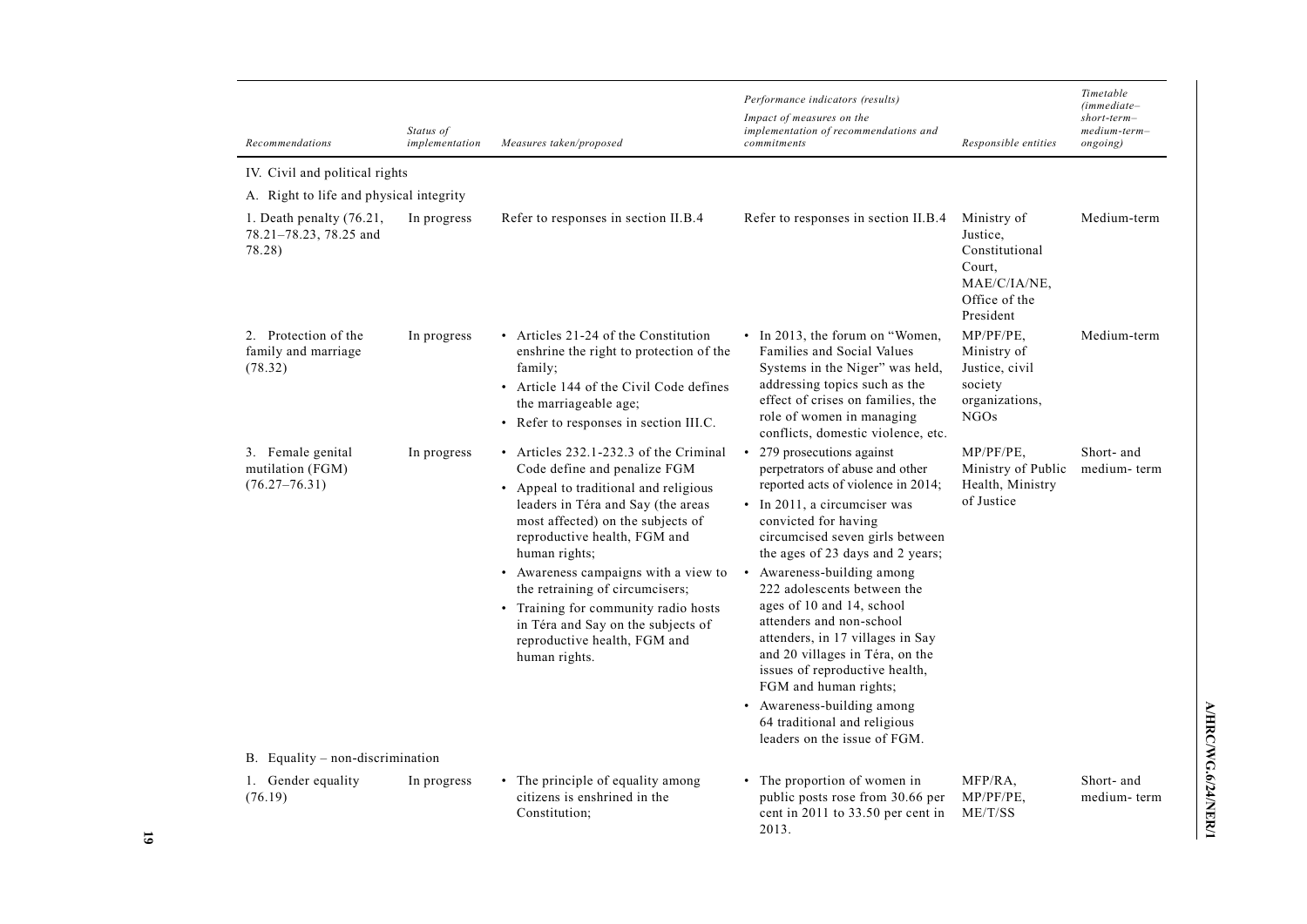| Recommendations                                     | Status of<br>implementation | Measures taken/proposed                                                                                                                                                                                                                                                                                                                                                                                                                                                                                                                                                                                                                                                                                                                                                                                                                                                                                                                                                                                                                                                                                                              | Performance indicators (results)<br>Impact of measures on the<br>implementation of recommendations and<br>commitments                                                                                                                       | Responsible entities                                                                                                                 | Timetable<br>$(immediate-$<br>short-term-<br>medium-term-<br>ongoing) |
|-----------------------------------------------------|-----------------------------|--------------------------------------------------------------------------------------------------------------------------------------------------------------------------------------------------------------------------------------------------------------------------------------------------------------------------------------------------------------------------------------------------------------------------------------------------------------------------------------------------------------------------------------------------------------------------------------------------------------------------------------------------------------------------------------------------------------------------------------------------------------------------------------------------------------------------------------------------------------------------------------------------------------------------------------------------------------------------------------------------------------------------------------------------------------------------------------------------------------------------------------|---------------------------------------------------------------------------------------------------------------------------------------------------------------------------------------------------------------------------------------------|--------------------------------------------------------------------------------------------------------------------------------------|-----------------------------------------------------------------------|
| 2. Equality of persons<br>with disabilities (76.20) |                             | • Labour law: the principle of equal<br>access to public and private<br>employment is established in the<br>General Civil Service Regulations<br>and the Labour Code. Any act of<br>discrimination in this respect leads to<br>cancellation of the appointment,<br>without prejudice to any disciplinary,<br>or even criminal, penalties, as the<br>case may be.<br>• The Niger has had a National Social<br>Welfare Policy in place since 2011;<br>• Full medical coverage for disabled<br>persons in public health facilities is<br>planned;<br>• Persons with disabilities enjoy free<br>legal and judicial assistance;<br>• The General Civil Service<br>Regulations guarantee a quota of five<br>per cent to persons with disabilities<br>in the recruitment process for public<br>officials:<br>• the 2012 Labour Code requires all<br>employers to reserve at least five per<br>cent of their vacant positions for<br>persons with disabilities;<br>the educational system<br>accommodates children with<br>disabilities in the following three<br>ways:<br>(a) Specialized schools host<br>children with the same disability | • 650 certificates issued to<br>persons with disabilities residing<br>in Niamey between 2013 and<br>2015;<br>300 graduates with disabilities<br>recruited between 2007 and<br>2014;<br>• 4 specialized schools;<br>• 26 integrated classes; | $MP/PF/PE$ .<br>Ministry of Public<br>Health, Ministry<br>of Justice,<br>Ministry of<br>National<br>Education,<br>MFP/RA,<br>ME/T/SS | Short- and<br>medium-term                                             |
|                                                     |                             | (e.g. the blind, the deaf) until they<br>reach the end of primary education;<br>(b) Regular schools have integrated<br>classes that host children with<br>sensory impairments in one special<br>class for four years, after which the<br>children are integrated into a regular                                                                                                                                                                                                                                                                                                                                                                                                                                                                                                                                                                                                                                                                                                                                                                                                                                                      | • 8326 children with disabilities<br>enrolled in school, of which<br>438 are deaf and 240 blind.                                                                                                                                            |                                                                                                                                      |                                                                       |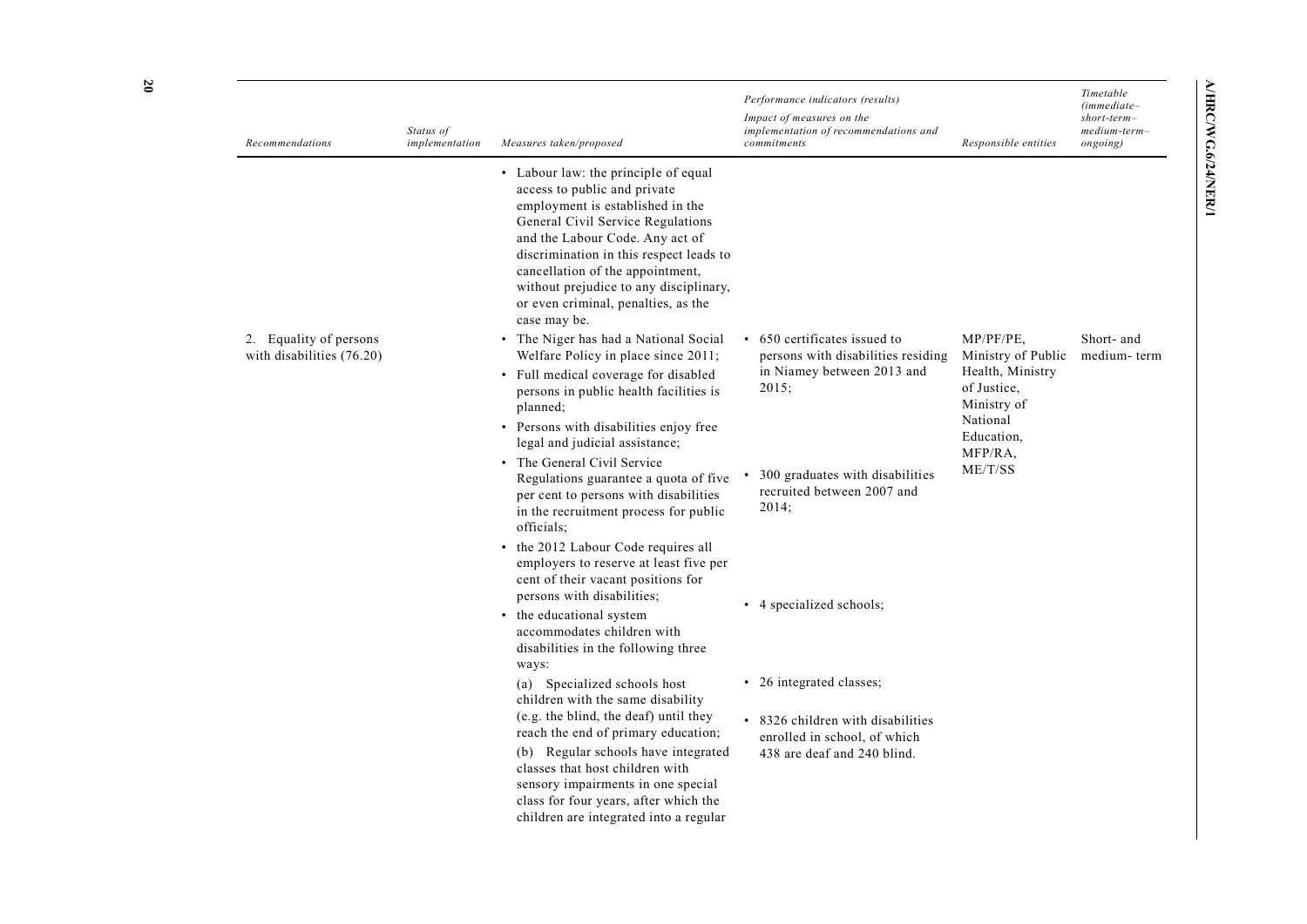| Recommendations                                                                            | Status of<br>implementation | Measures taken/proposed                                                                                                                                                                                                                                                                                                                                                                                                                                                                                                                | Performance indicators (results)<br>Impact of measures on the<br>implementation of recommendations and<br>commitments                                                                                                                                                                                                                                                                                                                                                                                                | Responsible entities                                   | Timetable<br>$(immediate-$<br>$short-term-$<br>medium-term-<br>ongoing) |
|--------------------------------------------------------------------------------------------|-----------------------------|----------------------------------------------------------------------------------------------------------------------------------------------------------------------------------------------------------------------------------------------------------------------------------------------------------------------------------------------------------------------------------------------------------------------------------------------------------------------------------------------------------------------------------------|----------------------------------------------------------------------------------------------------------------------------------------------------------------------------------------------------------------------------------------------------------------------------------------------------------------------------------------------------------------------------------------------------------------------------------------------------------------------------------------------------------------------|--------------------------------------------------------|-------------------------------------------------------------------------|
|                                                                                            |                             | class in the fourth grade of primary<br>education (CE2);<br>(c) Inclusive schools place<br>"normal" children and children with<br>disabilities in the same class<br>beginning with the first grade of<br>primary education (Cours<br>d'Initiation).                                                                                                                                                                                                                                                                                    |                                                                                                                                                                                                                                                                                                                                                                                                                                                                                                                      |                                                        |                                                                         |
| C. Torture and cruel,<br>inhuman or degrading<br>treatment or punishment<br>(76.23, 78.29) | In progress                 | • Refer to responses in section II.C.2;<br>• Refer to responses in section III.A.1.                                                                                                                                                                                                                                                                                                                                                                                                                                                    | • Refer to responses in section<br>ILC.2.<br>• Refer to responses in section<br>III.A.1.                                                                                                                                                                                                                                                                                                                                                                                                                             | MAE/C/IA/NE,<br>Ministry of<br>Justice,<br>MI/SP/D/ACR | Short- and<br>medium-term                                               |
| D. Trafficking in<br>persons, slavery and<br>related practices (76.37-<br>76.41 and 76.46) | In progress                 | • Refer to responses in section II.B.2<br>and 3.                                                                                                                                                                                                                                                                                                                                                                                                                                                                                       | • Refer to responses in section<br>II.B.2 and 3.                                                                                                                                                                                                                                                                                                                                                                                                                                                                     | Ministry of<br>Justice,<br>MI/SP/D/ACR                 | Medium- and<br>long-term                                                |
| E. Freedom of opinion<br>and expression $(76.58 -$<br>76.60)                               | In progress                 | • Freedom of opinion and expression<br>enshrined in article 30 of the<br>Constitution:<br>• The Order of 2010 on rules<br>governing freedom of the press<br>enshrined the decriminalization of<br>press offences;<br>• Higher Council for Communication<br>established:<br>• Declaration of Table Mountain<br>signed on 30 November 2011;<br>• Proliferation of audiovisual media<br>and the written press;<br>• Journalists have founded the Niger<br>Independent Observatory for Ethics<br>and Professional Conduct in the<br>Media. | • In 2014, the Niger was ranked<br>47th out of 180 countries, 7th in<br>Africa and 2nd in Francophone<br>Africa:<br>• Online media has grown in<br>recent years;<br>• 0 journalists imprisoned since<br>2011:<br>• Press support fund regularly<br>disbursed, and increased by<br>25 per cent in $2015$ ;<br>• As of 2015, there are 14 TV<br>channels (including 2 public<br>ones), 2 TV service packages,<br>49 private radio stations,<br>134 community radio stations<br>and more than 50 private<br>newspapers. | Ministry of<br>Justice, MC/RI,<br><b>CSC</b>           | Short- and<br>medium-term                                               |
| F. Freedom of assembly<br>and association (76.61)                                          | In progress                 | • Freedom of assembly and association •<br>enshrined in articles 32 and 34 of the<br>Constitution:<br>• The 2012 Labour Code guarantees<br>the freedom to form trade unions to                                                                                                                                                                                                                                                                                                                                                         | Associations and trade unions<br>freely assemble, including on<br>public premises;<br>$\bullet$ Between 2011 and 2013,<br>585 NGOs, 320 associations and                                                                                                                                                                                                                                                                                                                                                             | Ministry of<br>Justice, MC/RI,<br>CSC,<br>MI/SP/DC/ACR | Short- and<br>medium-term                                               |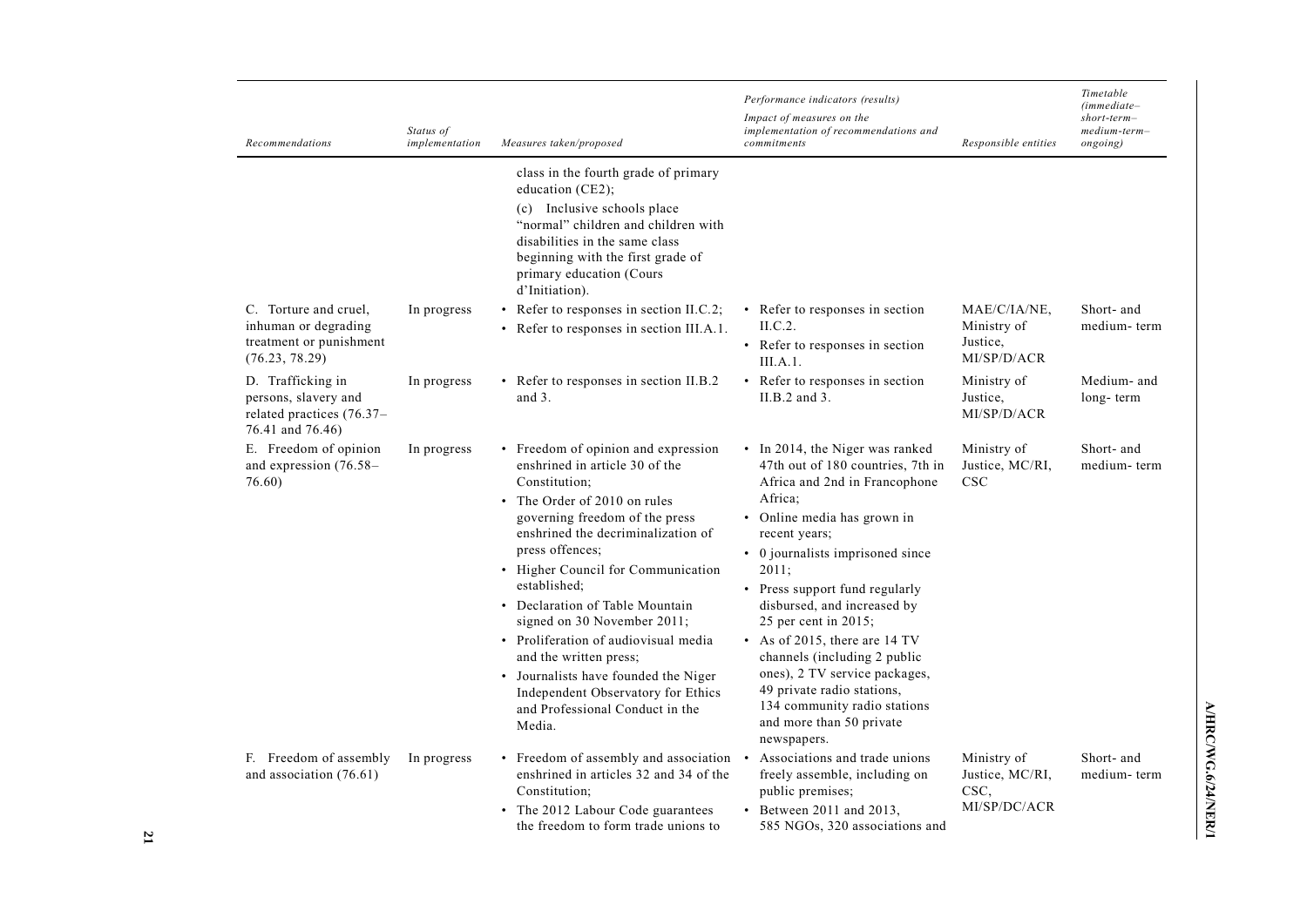| Recommendations                                                 | Status of<br>implementation | Measures taken/proposed                                                                                                                                                                                                                                                                                                                                                                       | Performance indicators (results)<br>Impact of measures on the<br>implementation of recommendations and<br>commitments                                                                                                                                                                                                                                                                                                                                                                                                                                                                                                                                                                                                                                                      | Responsible entities                                                                                                                       | Timetable<br>$(immediate-$<br>$short-term-$<br>$medium-term-$<br>ongoing) |
|-----------------------------------------------------------------|-----------------------------|-----------------------------------------------------------------------------------------------------------------------------------------------------------------------------------------------------------------------------------------------------------------------------------------------------------------------------------------------------------------------------------------------|----------------------------------------------------------------------------------------------------------------------------------------------------------------------------------------------------------------------------------------------------------------------------------------------------------------------------------------------------------------------------------------------------------------------------------------------------------------------------------------------------------------------------------------------------------------------------------------------------------------------------------------------------------------------------------------------------------------------------------------------------------------------------|--------------------------------------------------------------------------------------------------------------------------------------------|---------------------------------------------------------------------------|
| G. Participation in the<br>conduct of public affairs<br>(76.63) | Completed                   | public- and private-sector workers.<br>• Article 10 of the Constitution defines<br>the framework for the exercise of the<br>right to participate, referring to the<br>law for the conditions of<br>participation.<br>• Electoral Code;<br>Charter of Political Parties:<br>$\bullet$<br>Quota Act.<br>$\bullet$                                                                               | 8 political parties were<br>authorized to carry out their<br>activities:<br>• As of 2015, there are 2202<br>associations, 1557 NGOs,<br>79 political parties, 13 trade<br>union federations and<br>1 association of non-affiliated<br>unions, bringing together over<br>250 unions.<br>Regarding elected positions:<br>17 out of 104 city councillors,<br>36 out of 260 regional<br>councillors, 8 out of<br>270 mayors, and 15 out of<br>113 deputies in Parliament are<br>women;<br>• Regarding appointed positions:<br>the President of the<br>Constitutional Court and the<br>President of the High Court of<br>Justice are women; as for the<br>Government, 7 out of<br>31 ministers are women;<br>• Gender has been integrated in<br>52 community development plans. | MI/SP/D/ACR.<br>Ministry of<br>Justice,<br>MAE/C/AI/NE,<br>Constitutional<br>Court                                                         | Immediate<br>and short-<br>term                                           |
| V. Economic, social and cultural rights                         |                             |                                                                                                                                                                                                                                                                                                                                                                                               |                                                                                                                                                                                                                                                                                                                                                                                                                                                                                                                                                                                                                                                                                                                                                                            |                                                                                                                                            |                                                                           |
| A. Food and water<br>$(76.67$ and $76.68)$                      | In progress                 | • The right to food and water is<br>enshrined in article 12 of the<br>Constitution;<br>• The Order of 1 April 2010<br>establishing the Water Code;<br>• In 2012, adoption of the 3N<br>Initiative with the goal of helping to<br>free the people of the Niger from<br>hunger and ensuring the conditions<br>for full participation in national<br>production and in boosting their<br>income; | Provision of:<br>• 78,921.422 tonnes of various<br>seeds, 62 million manioc and<br>sweet potato cuttings;<br>• 34,001.5 tonnes of fertilizer,<br>187,895 litres of pesticides and<br>490,000 bags of fungicide, and<br>4624 phytosanitary treatment<br>devices:<br>• 88 storage depots, 218 supply<br>centres for agricultural<br>equipment and inputs, 8 onion                                                                                                                                                                                                                                                                                                                                                                                                            | Office of the<br>President.<br>Ministry of<br>Agriculture,<br>Ministry of<br>Livestock,<br>Ministry of Water<br>and Sanitation,<br>ME/T/SS | Ongoing                                                                   |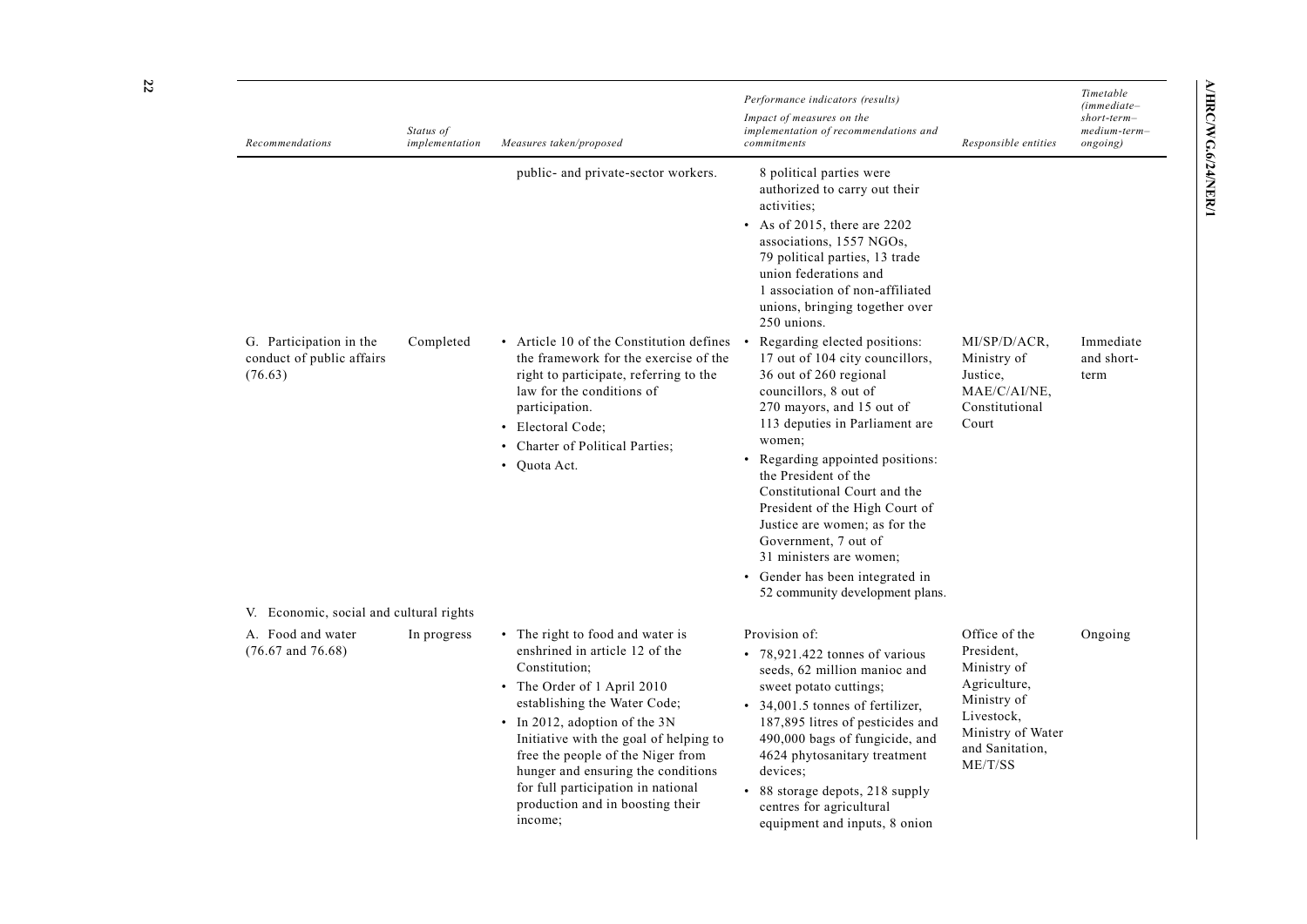| Recommendations                               | Status of<br>implementation | Measures taken/proposed                                                                                                                                                                                                                                                                                                                                                                                                                                                                                                                                                                                                                    | Performance indicators (results)<br>Impact of measures on the<br>implementation of recommendations and<br>commitments                                                                                                                                                                                                                                                                                                                                                                  | Responsible entities                                                               | Timetable<br>$(immediate-$<br>$short-term-$<br>medium-term-<br>ongoing) |
|-----------------------------------------------|-----------------------------|--------------------------------------------------------------------------------------------------------------------------------------------------------------------------------------------------------------------------------------------------------------------------------------------------------------------------------------------------------------------------------------------------------------------------------------------------------------------------------------------------------------------------------------------------------------------------------------------------------------------------------------------|----------------------------------------------------------------------------------------------------------------------------------------------------------------------------------------------------------------------------------------------------------------------------------------------------------------------------------------------------------------------------------------------------------------------------------------------------------------------------------------|------------------------------------------------------------------------------------|-------------------------------------------------------------------------|
|                                               |                             | • Substantial budgetary resources have<br>been allocated over the last four<br>years;<br>• Food security programme in place<br>based on the nutritional and food<br>security section of the National<br>Contingency Plan, the overall<br>objective of which is to lessen the<br>impact of food and nutritional crises<br>on the population;<br>• Implementation of annual support<br>plans for vulnerable persons with the<br>support of the international<br>community;<br>• Adoption of the 2011-2015 National<br>Programme for Clean Water Supply<br>and Sanitation;<br>• In 2014, adoption of the National<br>Stock-Watering Strategy. | trading centres, 334 inventory<br>credit warehouses and<br>1207 cereal banks containing<br>17,778 tonnes of cereals;<br>• Construction of 20 hydro-<br>agricultural dams and 51 water-<br>spreading weirs, and restoration<br>of 92 ponds;<br>• As of 31 December 2014, the<br>rate of access to water in rural<br>areas was 77.1 per cent;<br>In urban areas, the MDG target<br>has been exceeded by a wide<br>margin, with an 88.85 per cent<br>rate of access.                      |                                                                                    |                                                                         |
| B. Fight against poverty<br>$(76.64 - 76.66)$ | In progress                 | • Adoption of the 2012-2015 PDES,<br>which aims to accelerate growth and<br>improve living conditions among the<br>population.                                                                                                                                                                                                                                                                                                                                                                                                                                                                                                             | • Implementation of the PDES<br>increased GDP by 10.8 per cent<br>in 2012.                                                                                                                                                                                                                                                                                                                                                                                                             | Ministry of Land-<br>use Planning and<br>Community<br>Development                  | Long-term                                                               |
| C. Rights to education<br>$(76.71 - 76.74)$   | In progress                 | Adoption of the 2012-2020 Sectoral<br>$\bullet$<br>Education and Training Programme;<br>• Implementation of a sustainable<br>development strategy (Niger/2035)<br>and the 2012-2015 PDES;<br>• Recruitment of teachers for primary<br>and secondary education;<br>• Number of teachers increased<br>through signing contracts;<br>• Establishment of school cafeterias;<br>• Formulation of a strategy for<br>enrolling girls in school;<br>Awareness-building and<br>$\bullet$<br>communication on girls' education,<br>as well as the implementation of<br>incentives designed to support girls'                                         | • Recruitment of 8382 teachers at<br>the primary level and 1918 at the<br>secondary level between 2010<br>and 2014;<br>• Contracts signed with<br>15,000 new teachers at the<br>primary level and 5200 at the<br>secondary level;<br>• 549 primary school cafeterias<br>established in 2013, and<br>62 secondary school cafeterias<br>in rural, nomadic areas in 2012;<br>• 12,416 primary school teachers<br>trained in continuing<br>pedagogical training sessions<br>and workshops; | Ministry of<br>National<br>Education, ME/F,<br>technical and<br>financial partners | Long-term                                                               |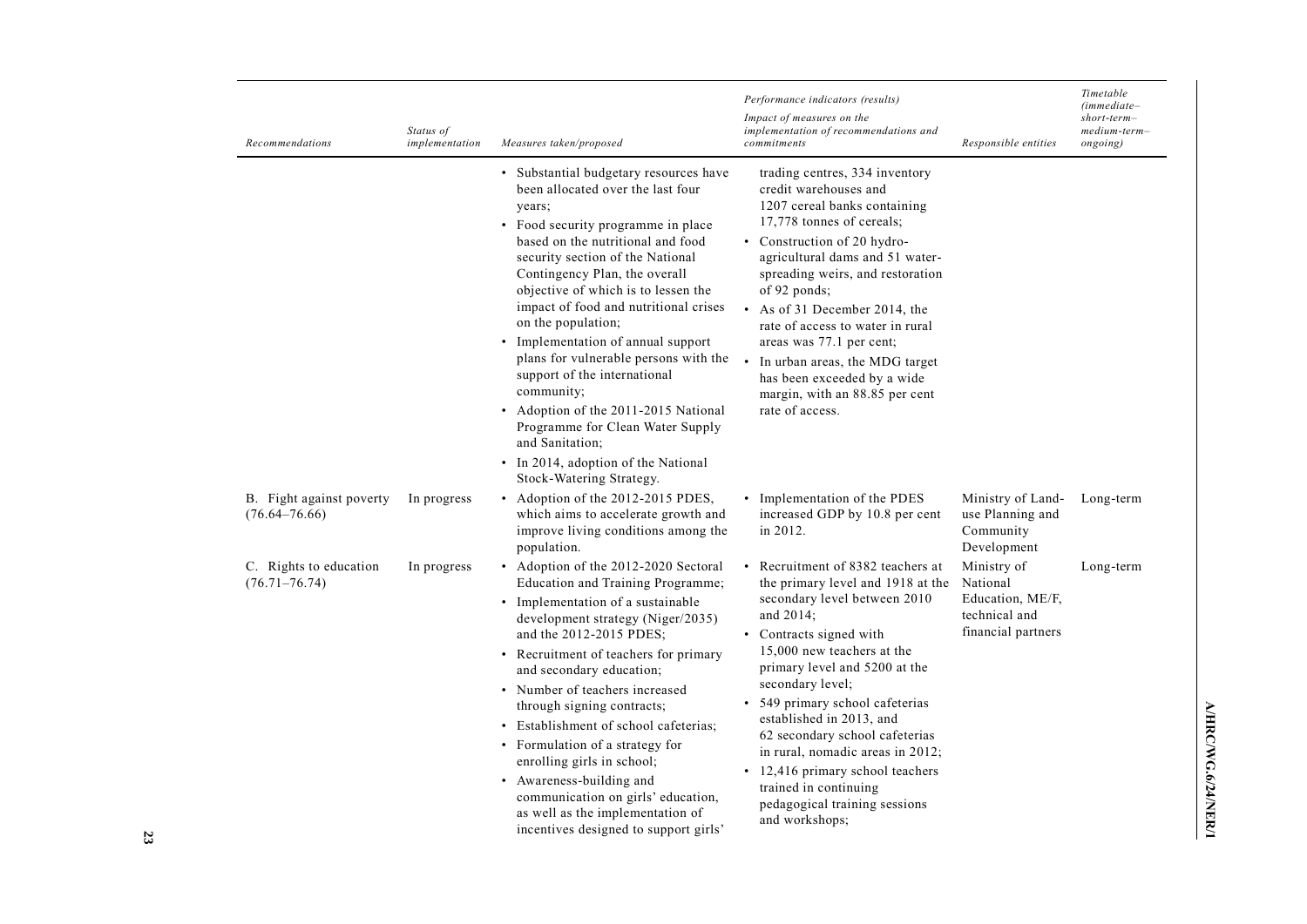| Recommendations                                                                 | Status of<br>implementation | Measures taken/proposed                                                                                                                                                                                                                                                                                                                                                                                                                                                                                                                                                                                                                            | Performance indicators (results)<br>Impact of measures on the<br>implementation of recommendations and<br>commitments                                                                                                                                                                                                                                                                                                                                                                                                                                                                                                                                                            | Responsible entities                                                                                                                                             | Timetable<br>$(immediate-$<br>$short-term-$<br>medium-term-<br>ongoing) |
|---------------------------------------------------------------------------------|-----------------------------|----------------------------------------------------------------------------------------------------------------------------------------------------------------------------------------------------------------------------------------------------------------------------------------------------------------------------------------------------------------------------------------------------------------------------------------------------------------------------------------------------------------------------------------------------------------------------------------------------------------------------------------------------|----------------------------------------------------------------------------------------------------------------------------------------------------------------------------------------------------------------------------------------------------------------------------------------------------------------------------------------------------------------------------------------------------------------------------------------------------------------------------------------------------------------------------------------------------------------------------------------------------------------------------------------------------------------------------------|------------------------------------------------------------------------------------------------------------------------------------------------------------------|-------------------------------------------------------------------------|
| D. Socioeconomic<br>development plan and<br>programme (76.11, 76.14)            | In progress                 | access to education and their<br>retention in school:<br>• Increase in the budgetary resources<br>allocated to education;<br>• Improvement of pedagogical<br>training;<br>• Infrastructure development.<br>• The PDES is part of an overall<br>objective of ensuring the economic,<br>social and cultural well-being of the<br>entire population of the country.<br>Refer to section V.A and section V.C.                                                                                                                                                                                                                                          | • 31 primary education inspectors<br>and 131 educational advisers<br>trained at the Ecole Normale<br>Supérieure (Teacher's College);<br>• 6665 primary education<br>classrooms constructed out of<br>permanent materials between<br>2011 and 2014.                                                                                                                                                                                                                                                                                                                                                                                                                               | Ministry of Land-<br>use Planning and<br>Community<br>Development,<br>Ministry of<br>Justice, ME/F,<br>MAE/C/IA/NE                                               | Short-term                                                              |
| VI. Rights of specific groups                                                   |                             |                                                                                                                                                                                                                                                                                                                                                                                                                                                                                                                                                                                                                                                    |                                                                                                                                                                                                                                                                                                                                                                                                                                                                                                                                                                                                                                                                                  |                                                                                                                                                                  |                                                                         |
| A. Women's rights<br>1. Access to health care<br>and health services<br>(76.69) | In progress                 | • Adoption of the 2011-2015 Health<br>Development Plan;<br>• Infrastructure development;<br>• Increase in nursing staff numbers;<br>Resumption of mobile surgery in<br>$\bullet$<br>2014;<br>• Establishment of an ad hoc<br>committee to ensure that women's<br>health care continues to be free of<br>charge;<br>• Implementation of reforms to<br>improve the quality and ease of<br>access of health care and health<br>services for women and children in<br>rural areas:<br>Mobile consultation campaigns;<br>$\bullet$<br>• Awareness and educational<br>campaigns for men and women in<br>order to eliminate FGM and harmful<br>practices; | • Construction of 15 Integrated<br>Health Centres, 10 health huts<br>and 38 maternity clinics between<br>2011 and 2015;<br>• Recruitment of 536 doctors,<br>pharmacists, surgeons and<br>dentists, 1874 paramedics,<br>10 national UNV midwives,<br>10 international UNV doctors<br>and 2290 other health workers<br>by contract from 2011 to 2015;<br>4 mobile surgery missions<br>carried out resulting in<br>693 operations, 2028 surgical<br>consultations and 970<br>gynaecological consultations;<br>• 2 dental surgery missions carried<br>out providing care to<br>2086 persons:<br>• 7 Mother and Child Health<br>Centres put into service in the<br>country's Regions; | Ministry of Public<br>Health.<br>MP/PF/PE, ME/F,<br>Ministry of Land-<br>use Planning and<br>Community<br>Development,<br>Ministry of<br>Justice.<br>MAE/C/IA/NE | Short- and<br>medium-term                                               |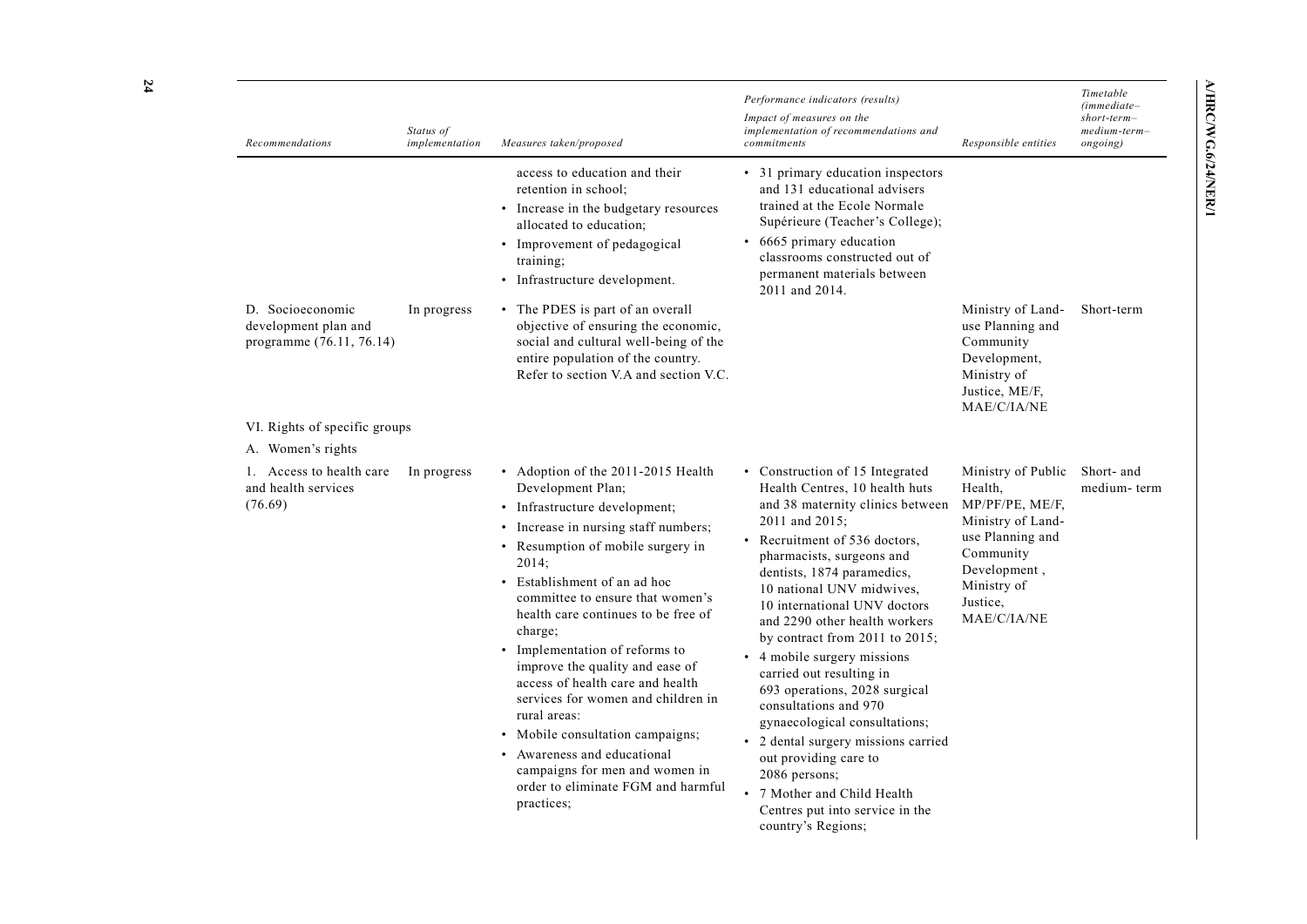| Recommendations                                                                   | Status of<br>implementation | Measures taken/proposed                                                                                                                                                                                                                                                                                                                                                                                                                                                            | Performance indicators (results)<br>Impact of measures on the<br>implementation of recommendations and<br>commitments                                                                                                                                                                                                                                                                                                                                                                         | Responsible entities                                                                                      | Timetable<br>$(immediate-$<br>$short-term-$<br>medium-term-<br>ongoing) |
|-----------------------------------------------------------------------------------|-----------------------------|------------------------------------------------------------------------------------------------------------------------------------------------------------------------------------------------------------------------------------------------------------------------------------------------------------------------------------------------------------------------------------------------------------------------------------------------------------------------------------|-----------------------------------------------------------------------------------------------------------------------------------------------------------------------------------------------------------------------------------------------------------------------------------------------------------------------------------------------------------------------------------------------------------------------------------------------------------------------------------------------|-----------------------------------------------------------------------------------------------------------|-------------------------------------------------------------------------|
|                                                                                   |                             | • Implementation of new community-<br>based strategies to strengthen the<br>response capacities of health-care<br>facilities, as well as a review of the<br>Minimum Care Package for health<br>huts;                                                                                                                                                                                                                                                                               | • 1036 "schools for husbands"<br>established in Zinder, Maradi,<br>Dosso, Tahoua and Tillabéry.                                                                                                                                                                                                                                                                                                                                                                                               |                                                                                                           |                                                                         |
| 2. Participation in the<br>conduct of public affairs<br>$(76.62$ and $76.69)$     | In progress                 | See response IV. G                                                                                                                                                                                                                                                                                                                                                                                                                                                                 | See response IV. G                                                                                                                                                                                                                                                                                                                                                                                                                                                                            | $MP/PF/PE$ .<br>Constitutional<br>Court, Ministry of<br>Justice,<br>MAE/C/IA/NE                           | Short- and<br>medium-term                                               |
| 3. Gender equality<br>$(78.19$ and $78.20)$                                       | In progress                 | For information on gender equality<br>measures, refer to section IV.B.1.                                                                                                                                                                                                                                                                                                                                                                                                           | Refer to section IV.B.1.                                                                                                                                                                                                                                                                                                                                                                                                                                                                      | $MP/PF/PE$ ,<br>Ministry of<br>Justice.<br>MI/SP/D/ACR.<br>MAE/C/IA/NE.<br>civil society<br>organizations | Medium- and<br>long-term                                                |
| 4. Violence against<br>women (76.32 and 76.33)                                    | In progress                 | Refer to responses in section II.D.2 and<br>section IV.A.3.                                                                                                                                                                                                                                                                                                                                                                                                                        | Refer to responses in section II.D.2<br>and section IV.A.3.                                                                                                                                                                                                                                                                                                                                                                                                                                   |                                                                                                           |                                                                         |
| 5. Right to health<br>(76.70)                                                     | In progress                 | • The right to health is enshrined in<br>article 12 of the Constitution;<br>• Public Health Code;<br>• Reproductive Health Act;<br>• Adoption of a law on the prevention,<br>treatment and control of HIV/AIDS;<br>• Free health-care services for children<br>aged 0 to 5 years and for women,<br>particularly prenatal consultations,<br>caesarean sections, family planning<br>services, screenings, and treatments<br>for women's cancers, obstetric<br>fistulae and HIV/AIDS. | • Reduction in maternal mortality<br>rate from 648 deaths per<br>100,000 live births in 2006 to<br>554 per 100,000 in 2010 and<br>535 per 100,000 in 2012;<br>Reduction in infant mortality<br>rate from 63.2 deaths per 1000<br>in 2010 to 51 per 1000 in 2012;<br>Reduction in infant and child<br>mortality rate from 130.5 deaths<br>per 1000 in 2010 to 127 per<br>1000 in 2012;<br>• Reduction in neonatal mortality<br>rate from 33 deaths per 1000 in<br>2006 to 24 per 1000 in 2012; | Ministry of Public<br>Health,<br>MP/PF/PE, ME/F                                                           | Short- and<br>medium-term                                               |
| B. Rights of the child                                                            |                             |                                                                                                                                                                                                                                                                                                                                                                                                                                                                                    |                                                                                                                                                                                                                                                                                                                                                                                                                                                                                               |                                                                                                           |                                                                         |
| 1. Trafficking, violence<br>and sexual exploitation,<br>and forced labour (76.34, | In progress                 | • Refer to responses in section II.B.2<br>and 3, section II.D.2, and section<br>IV.A.2 and 3.                                                                                                                                                                                                                                                                                                                                                                                      | Refer to responses in section II.B.2<br>and 3, section II.D.2, and section<br>IV.A.2 and 3.                                                                                                                                                                                                                                                                                                                                                                                                   | $MP/PF/PE$ ,<br>MET/SS,<br>MFP/RA,                                                                        | Medium- and<br>long-term                                                |

A/HRC/WG.6/24/NER/1 **A/HRC/WG.6/24/NER/1**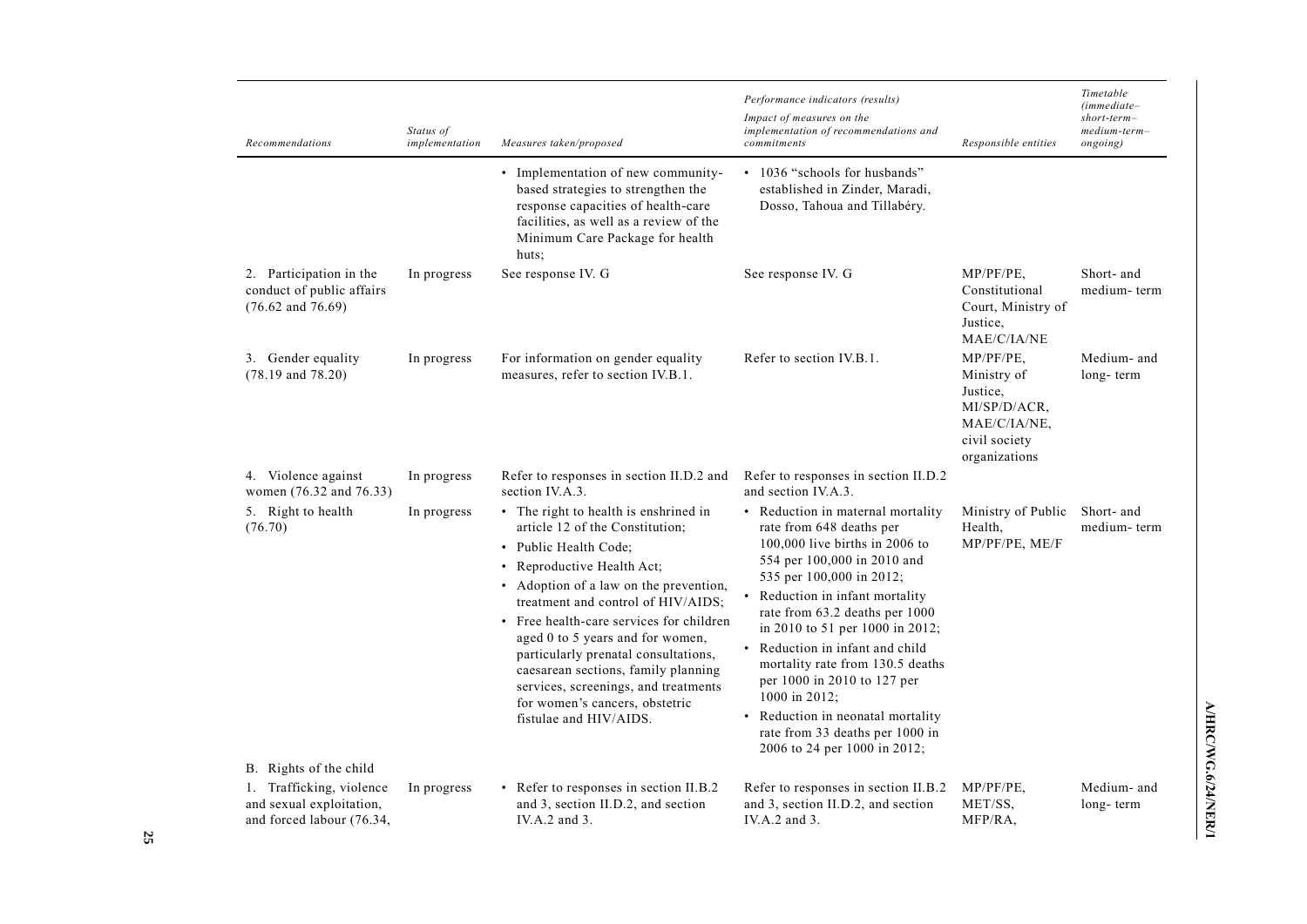| table         | <b>AHRC/WG.6/24/NER/</b> |  |
|---------------|--------------------------|--|
| ediate–       |                          |  |
| $t$ -term $-$ |                          |  |
| $um-term-$    |                          |  |
| ing)          |                          |  |
|               |                          |  |
|               |                          |  |
|               |                          |  |
|               |                          |  |
|               |                          |  |
|               |                          |  |
|               |                          |  |
|               |                          |  |

| Recommendations                    | Status of<br>implementation | Measures taken/proposed                                                                                                                                                                      | Performance indicators (results)<br>Impact of measures on the<br>implementation of recommendations and<br>commitments | Responsible entities                           | Timetable<br>$(immediate-$<br>$short-term-$<br>$medium-term-$<br>ongoing) |
|------------------------------------|-----------------------------|----------------------------------------------------------------------------------------------------------------------------------------------------------------------------------------------|-----------------------------------------------------------------------------------------------------------------------|------------------------------------------------|---------------------------------------------------------------------------|
| 76.35, 76.51 and 76.52)            |                             | Creation of CNCLTP and ANLTP in<br>$\bullet$<br>2012;<br>• The Labour Code criminalizes child<br>labour, thereby giving effect to ILO<br>convention 182;<br>• ILO convention 29 and its 2014 |                                                                                                                       | Ministry of<br>Justice,<br>MAE/C/IA/NE         |                                                                           |
|                                    |                             | Protocol:<br>• ILO convention 105;                                                                                                                                                           |                                                                                                                       |                                                |                                                                           |
|                                    |                             | • Launch of the project to combat<br>forced labour and discrimination:                                                                                                                       |                                                                                                                       |                                                |                                                                           |
|                                    |                             | • In 2015, adoption of the law on<br>migrant smuggling.                                                                                                                                      |                                                                                                                       |                                                |                                                                           |
| Death penalty (76.22)<br>2.        | Completed                   | • Article 29 of the Act of<br>20 November 2014 on juvenile<br>courts abolishes the death penalty for<br>minors.                                                                              | • 0 death sentences for minors.                                                                                       | Ministry of<br>Justice                         | Immediate<br>and short-<br>term                                           |
| 3. National Action Plan<br>(76.53) | In progress                 | • Formulation of a National Action<br>Plan to Combat Child Labour.                                                                                                                           | • The results and impact will be<br>evaluated as the implementation<br>of the plan progresses.                        | MET/SS,<br>MP/PF/PE,<br>Ministry of<br>Justice | Short- and<br>medium-term                                                 |
| 79.1 and 79.2                      | Completed                   | • The Niger reiterates its position on<br>these recommendations as indicated<br>in paragraphs 79 and 80 of the<br>document A/HRC/17/15.                                                      |                                                                                                                       |                                                |                                                                           |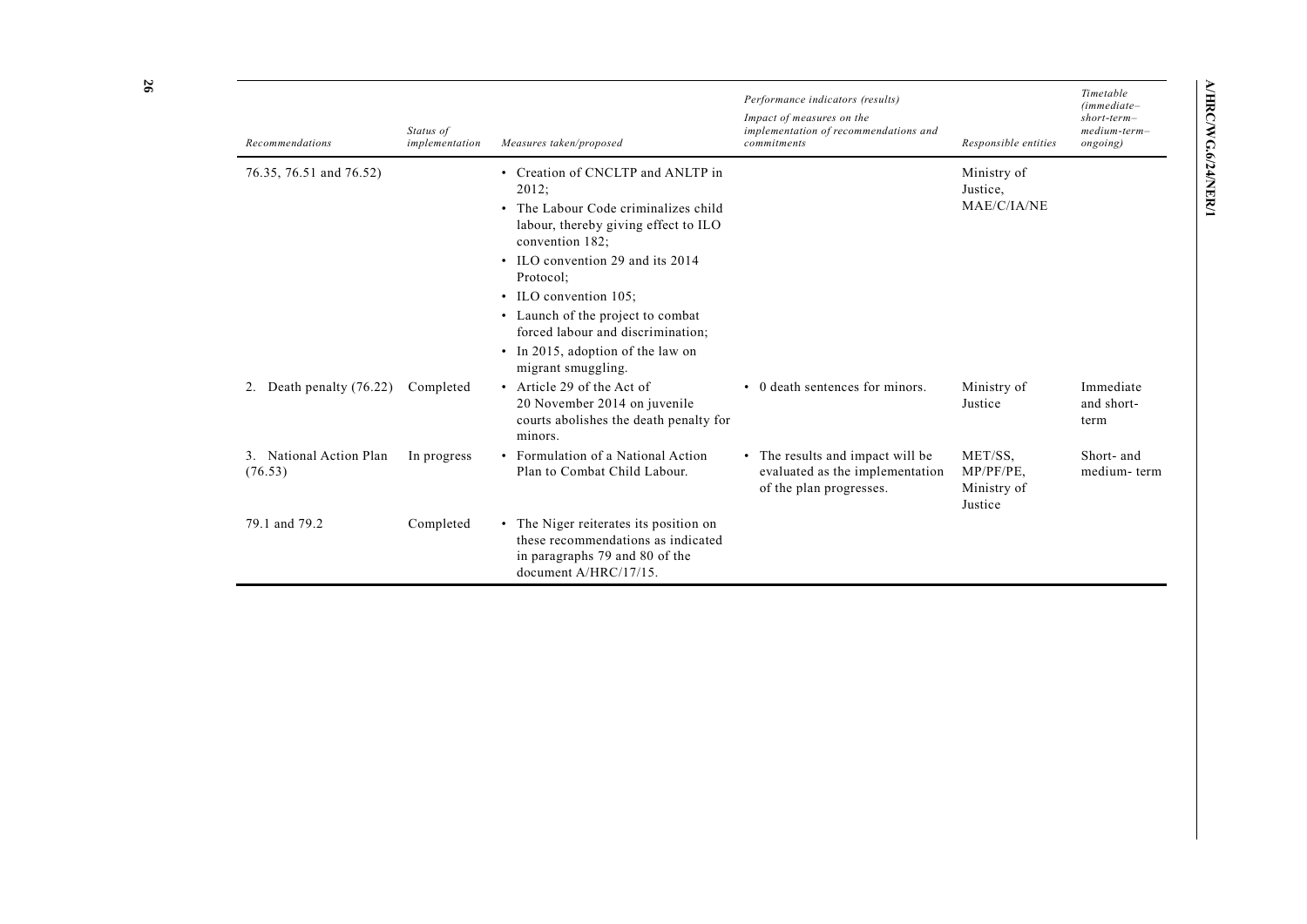## **VII. Contribution of the international and regional community to the follow-up to and implementation of recommendations and commitments made in the first cycle of the universal periodic review**

41. Within the framework of implementing the recommendations made during the universal periodic review, the Niger has benefited from the support of the international community (UNDP, OIF, OHCHR, UN Women) in the form of assistance provided by the Inter-ministerial Committee of experts, which helped prepare the action plan to implement recommendations and the mid-term report on the implementation of accepted recommendations. The UNDP, OIF and Danish Institute for Human Rights also contributed to the preparation of the present report.

#### **VIII. Progress and best practices**

- 42. Examples of progress and best practices include:
	- The establishment of all the institutions provided for by the Constitution, including the National Human Rights Commission, which is consistent with the Paris Principles;
	- The strengthening of the legal and institutional framework to combat trafficking in persons;
	- The enshrinement in the Constitution of the abolition of slavery, torture and other cruel, inhuman or degrading punishment or treatment;
	- The decriminalization of press crimes and the increase in the press support fund;
	- The elimination of discrimination against women in the matter of transmission of a woman's citizenship to her husband;
	- The improvement of birth registration, particularly in rural areas, through conducting mobile court hearings to draw up birth certificates;
	- The organization of human rights training sessions for various target groups;
	- The creation of school cafeterias to increase the number of girls enrolled in primary education;
	- The establishment of "schools for husbands";
	- The rehabilitation of degraded land to combat both desertification and poverty;
	- The management of pastoral mobility;
	- Compliance with the Extractive Industries Transparency Initiative;
	- The establishment of the parliamentary network for transparency in extractive industries;
	- The formulation and implementation of a programme to incorporate human rights into the curricula for primary schools, secondary schools and vocational training centres;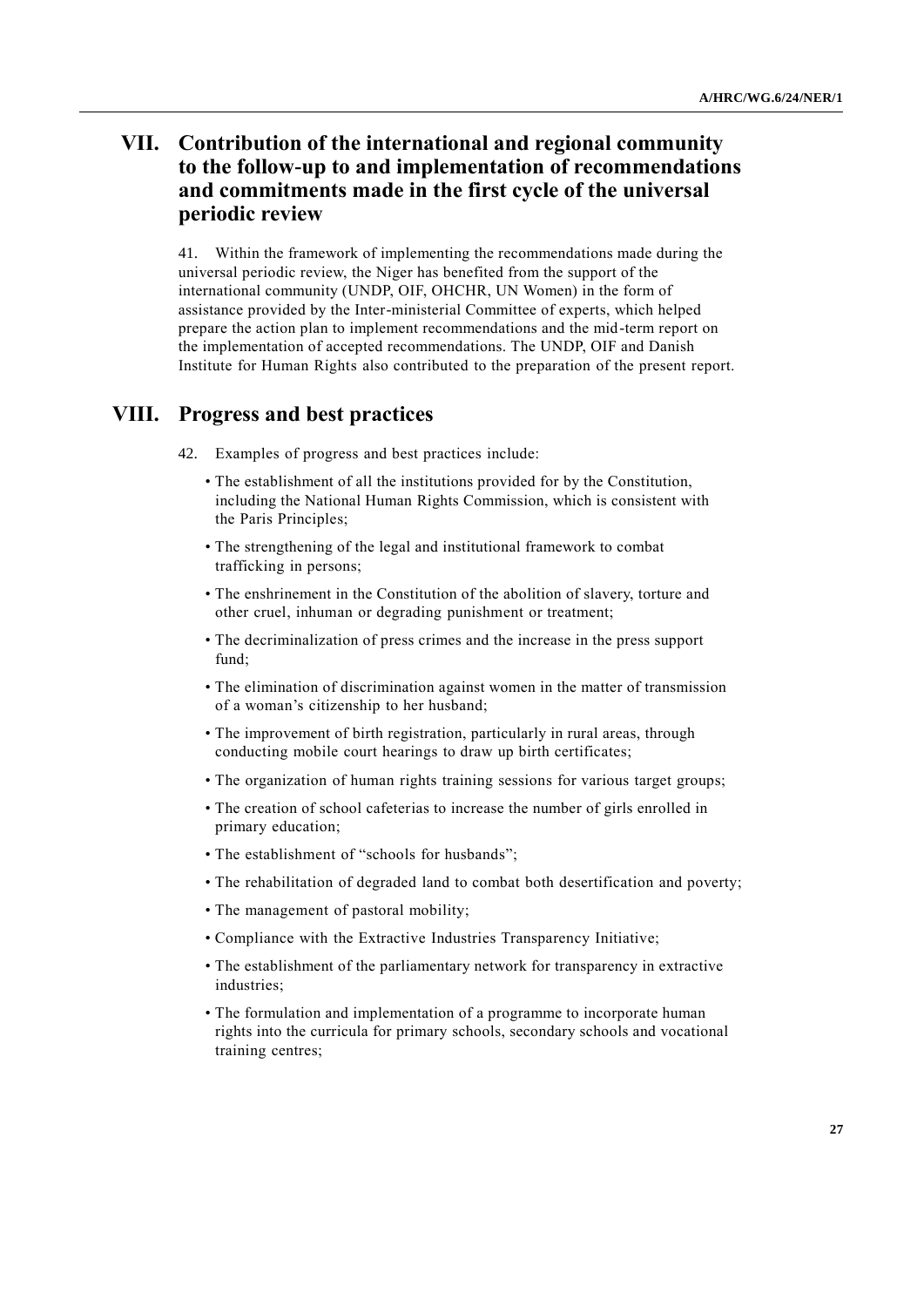• The establishment of a special Inter-ministerial Committee responsible for drafting reports to treaty bodies and the universal periodic review.

#### **IX. Difficulties and impediments**

- 43. Difficulties and impediments include:
	- The burden of external debt on investment programmes;
	- The emergence of new hotbeds of insecurity in the Niger and neighbouring countries;
	- Sociocultural inertia that makes it more difficult to withdraw the country's reservations to CEDAW;
	- Food crises, which have become recurrent;
	- Accelerated desertification and the silting of the Niger River.

#### **X. Serious human rights abuses and violations**

44. Clashes between Boko Haram terrorist groups and the FDS of the Niger since 6 February 2015 have led to serious human rights violations. The Karamga attack of 25 April 2015 caused the deaths of 46 soldiers and 28 civilians, and left 32 soldiers missing and 9 wounded. Between February and July 2015, the Diffa Hospital Centre recorded a total of 140 civilian deaths, including 43 women and 97 men, owing to a series of Boko Haram attacks over that period.

45. In addition, the number of refugees and returnees has increased from 150,000 to 170,000 people following the Karamga attack, after which the government decided to evacuate Lake Chad's islands for security reasons. This measure triggered a massive influx of the islands' inhabitants toward the towns of N'guigmi, Bosso and Diffa. However, the situation has gradually improved due to the measures the government has taken.

#### **XI. Priorities, initiatives and commitments**

46. Given the challenges the Niger is facing, its priorities, initiatives and commitments are as follows:

- To resolutely combat attacks by the Boko Haram terrorist group;
- To step up human rights awareness campaigns, in particular those related to women's rights, in preparation for the withdrawal of reservations to CEDAW and the adoption of the Code on Personal Status;
- To incorporate human rights education into curricula at all levels of the education system;
- To strengthen awareness-building and training of women for leadership;
- To continue efforts towards the abolition of the death penalty;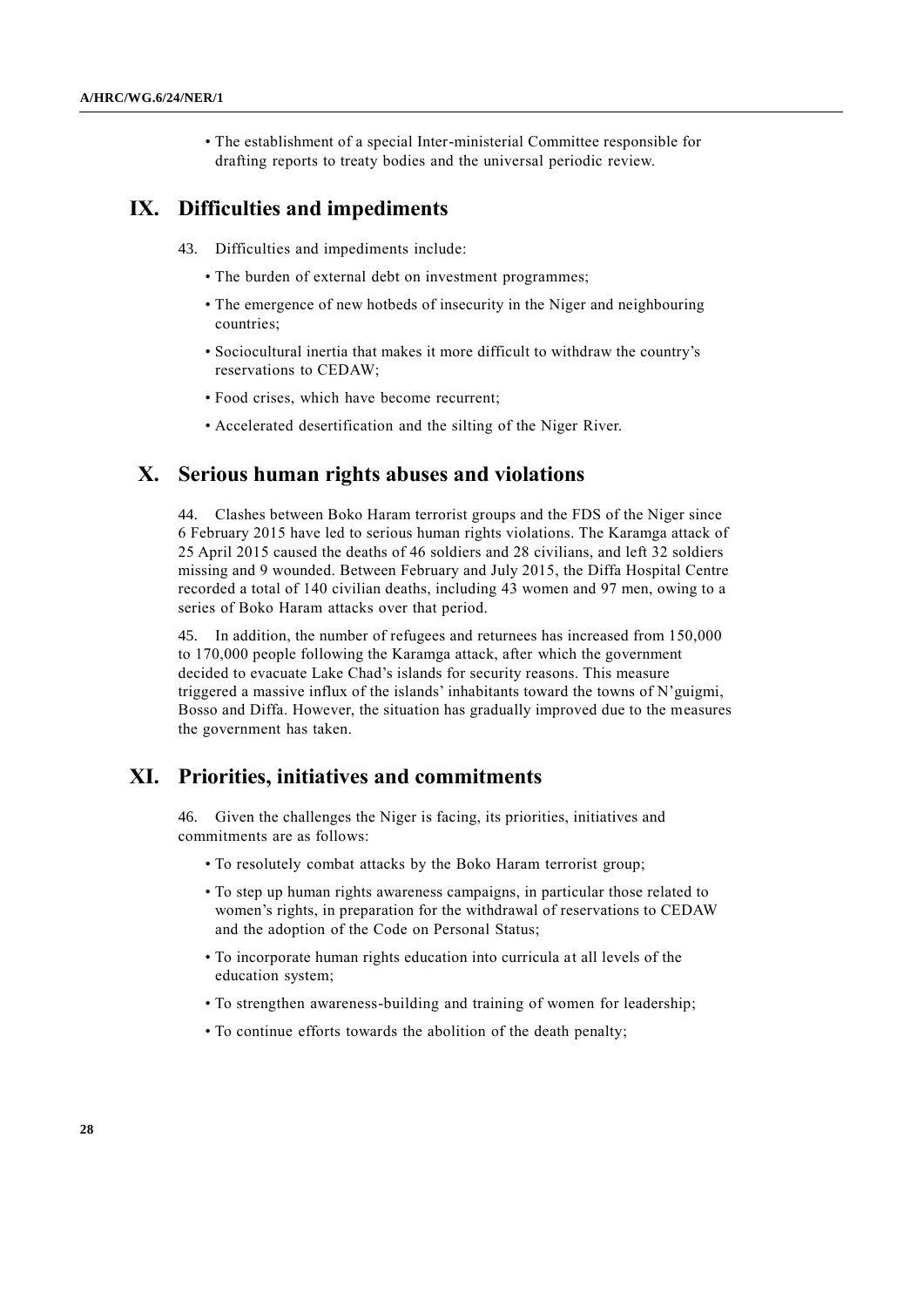- To continue implementing the 3N Initiative in order to ensure the effective exercise of the right to food;
- To establish a fund to compensate victims of trafficking;
- To accelerate the process for creating a body of personnel specialized in prison administration and security;
- To continue investing in the water sector in order to facilitate access for all citizens;
- To continue implementing economic and social development programmes in order to fight poverty effectively;
- To continue with efforts to protect the environment and control desertification;
- To enhance the population's resilience against the effects of climate change;
- To continue with efforts to promote and protect the rights of children and of persons with disabilities;
- To pursue anti-corruption efforts;
- To address the delay in producing and submitting reports to treaty bodies.

## **XII. Expectations regarding capacity-building and technical assistance**

- 47. The country requests that the following assistance be provided:
	- Technical support to help counter attacks by the Boko Haram terrorist group;
	- Technical assistance to help set up a modern agricultural system;
	- Technical support to help set up a body of personnel specialized in prison administration and security;
	- Deployment of a human rights adviser from the OHCHR in order to support the Inter-ministerial Committee in the drafting of reports.

### **Conclusion**

48. Based on the foregoing report, which summarizes the implementation of recommendations made during the first cycle of the universal periodic review, it is apparent that the Niger has made remarkable efforts to implement accepted recommendations and voluntary commitments. These efforts have taken the form of measures and actions concerning the legal and institutional framework as well as the enjoyment of various rights and freedoms by citizens.

49. The Niger has ratified several international human rights legal instruments since 2011. It has also strengthened its domestic human rights legislation. Moreover, its institutional structure is consistent with the principles of democracy and the rule of law.